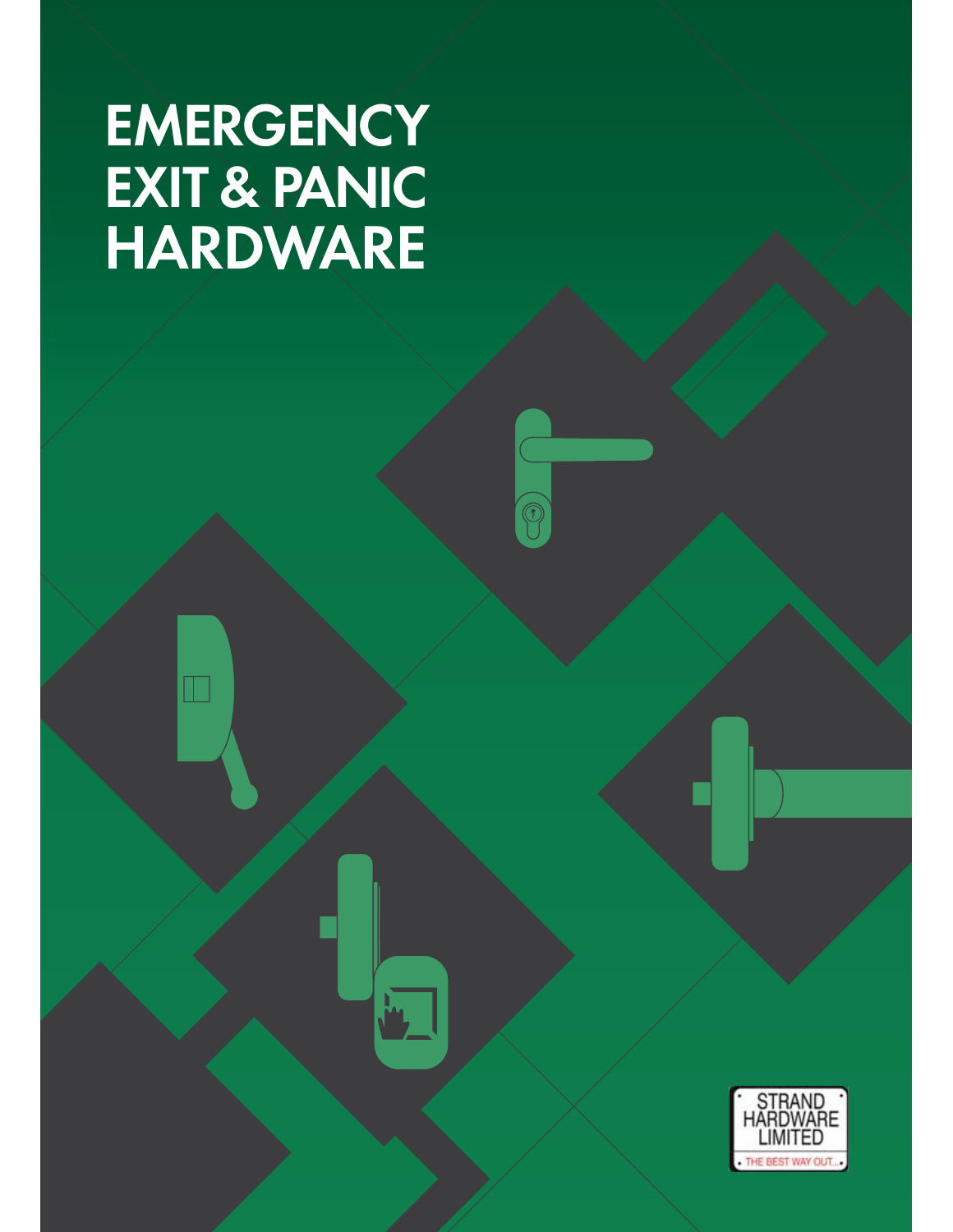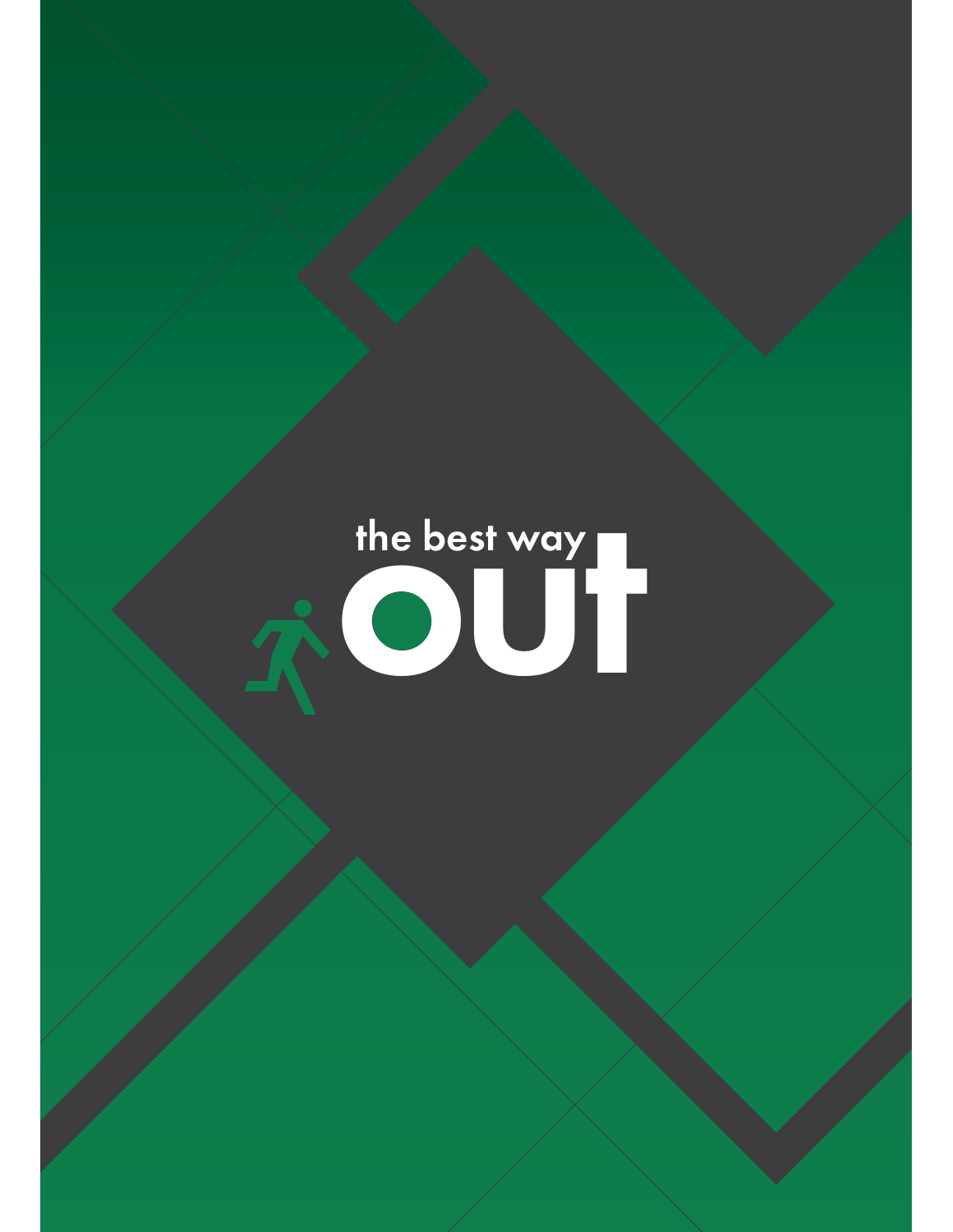# **PANIC HARDWRE EMERGENCY EXIT &**  D

Strand Hardware Ltd supplies high quality Window and Door Hardware for commercial buildings sourced from top European manufacturers and from its own locally manufactured range. Products are sold primarily through leading industry wholesalers and architectural ironmongers to whom Strand offers first class customer care and technical support from experienced industry professionals.

This catalogue shows the Strand Antipanic Emergency Exit and Panic Hardware range which is a result of European collaboration, designed and engineered in Italy and assembled in the UK. This has produced the ultimate range of reversible escape devices combining ease of operation, simplicity of fixing and aesthetic appearance.

## **CONTENTS**

| Standards and information          | $2 - 3$   |
|------------------------------------|-----------|
| Modular range with Push Bar        | $4 - 5$   |
| Modular range with Push Pad        | $6 - 7$   |
| Touch Bar range                    | $8 - 9$   |
| Motorised Touch Bar range          | $10 - 11$ |
| Outside access devices             | $12 - 13$ |
| Crossarms and push pads            | 14        |
| Pullman latches and covers         | 15        |
| Glass door fittings                | 16        |
| Cylinders, key blanks              | 17        |
| Strike and electric strikers       | 18-19     |
| Strand Antipanic door applications | $20 - 21$ |
| Frequently Asked Questions         | $22 - 23$ |
|                                    |           |

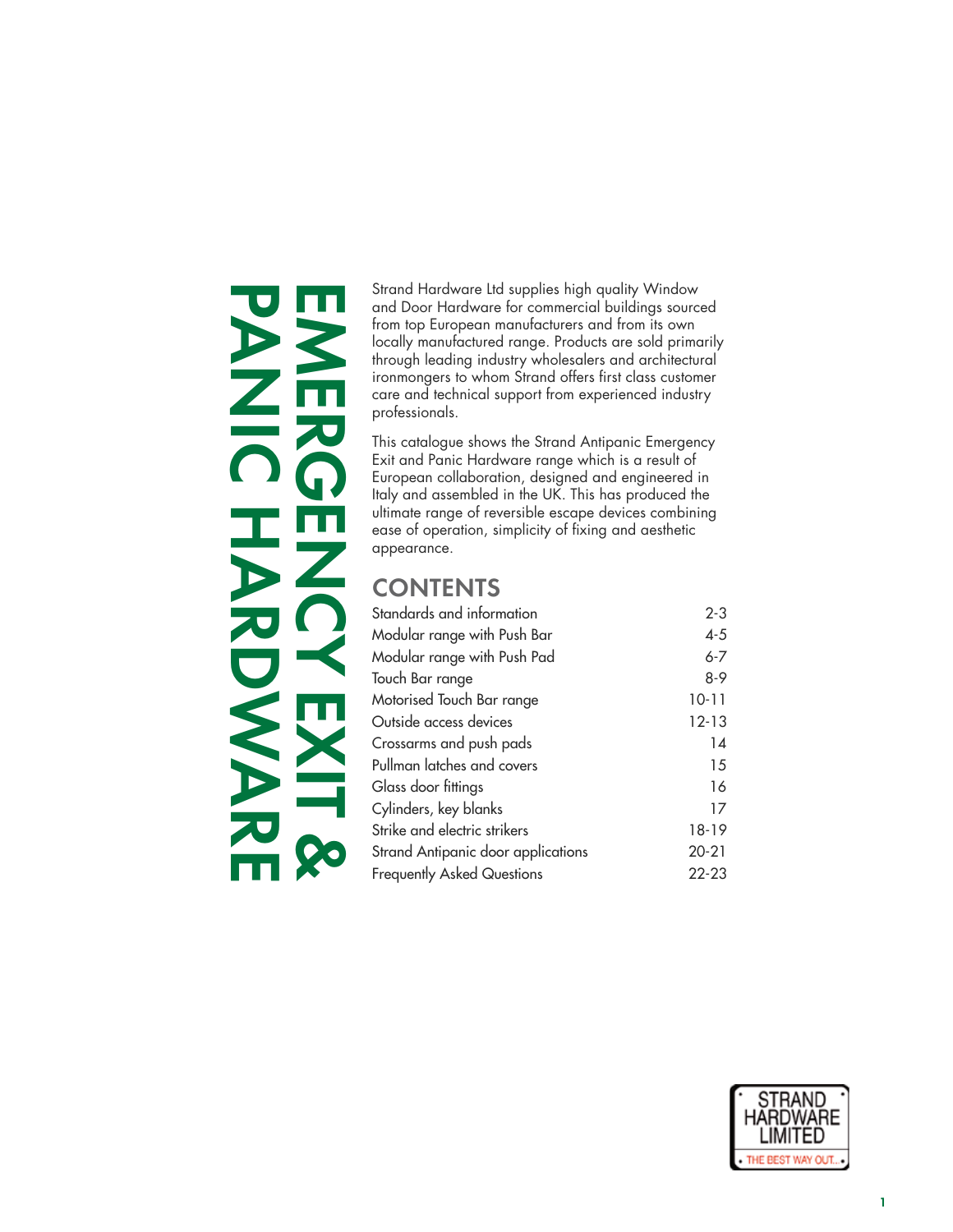# **STANDARDS AND INFORMATION**

Architects and Specifiers are increasingly influenced to specify only CE marked products for fire and escape doors. This is the best practice to ensure products comply with the essential requirements of the Construction Product Regulations. From 2010 only those devices which have been CE marked may be used. All Strand Antipanic Emergency Exit and Panic Hardware have been successfully tested and meet the requirements.

To comply with the Construction Product Regulations we have to supply declarations of Performance for CE marked products, these are available on our website.

## **Specification and testing**

| EN 1125: 2008                                                                                  | EN 179: 2008                                                                                                                                                    |
|------------------------------------------------------------------------------------------------|-----------------------------------------------------------------------------------------------------------------------------------------------------------------|
| All devices of Panic Hardware with full width cross arm or<br>touch bar.                       | All devices of Panic Hardware with push pad.                                                                                                                    |
| Suitable for use in all public buildings where people are<br>unfamiliar with the surroundings. | Suitable for use in offices and premises where people are<br>familiar with the surroundings and exits which limits the risk<br>of a panic situation developing. |

All devices are CE marked and include classification information.

Hardware has passed strenuous wear and durability tests successfully completing 200,000 cycles required.

No modifications of any kind other than those described in the installation instructions are permitted.

## **Classifications explained**

| Panic Hardware (EN 1125: 2008)                                                                                                                                                                                                                                                                                                                                                                                                                                                  | Emergency Exit devices (EN 179: 2008)                                                                                                                                                                                                                                                                                                                                                                                                                           |
|---------------------------------------------------------------------------------------------------------------------------------------------------------------------------------------------------------------------------------------------------------------------------------------------------------------------------------------------------------------------------------------------------------------------------------------------------------------------------------|-----------------------------------------------------------------------------------------------------------------------------------------------------------------------------------------------------------------------------------------------------------------------------------------------------------------------------------------------------------------------------------------------------------------------------------------------------------------|
| 3-7-7-B-1-4-2-2-A-A                                                                                                                                                                                                                                                                                                                                                                                                                                                             | 3-7-7-B-1-4-4-2-B-A                                                                                                                                                                                                                                                                                                                                                                                                                                             |
| [3] Suitable for use in high frequency applications.<br>[7] Tested to 200,000 cycles.<br>[7] For door mass over 200kg.<br>[B] Suitable for use on fire/smoke door assemblies.<br>[1] Safe for use on escape route doors.<br>[4] Very high corrosion resistance (240 hours).<br>[2] With grade 2 security level 1000N.<br>[2] With horizontal bar projection up to 100mm.<br>[A] A 'push bar' type A panic exit device.<br>[A] For use on outward opening single & double doors, | [3] Suitable for use in high frequency applications.<br>[7] Tested to 200,000 cycles.<br>[7] For door mass over 200kg.<br>[B] Suitable for use on fire/smoke door assemblies.<br>[1] Safe for use on escape routes.<br>[4] Very high corrosion resistance (240 hours).<br>[4] With grade 4 security level 3000N.<br>[2] With projection to up 100mm.<br>[B] A 'push pad' type B emergency exit device.<br>[A] For use on outward opening single & double doors, |

#### **Certification**

Certification of products has been carried out in Italy by ICIM (the Certification Institute for the Mechanical Engineering Industry).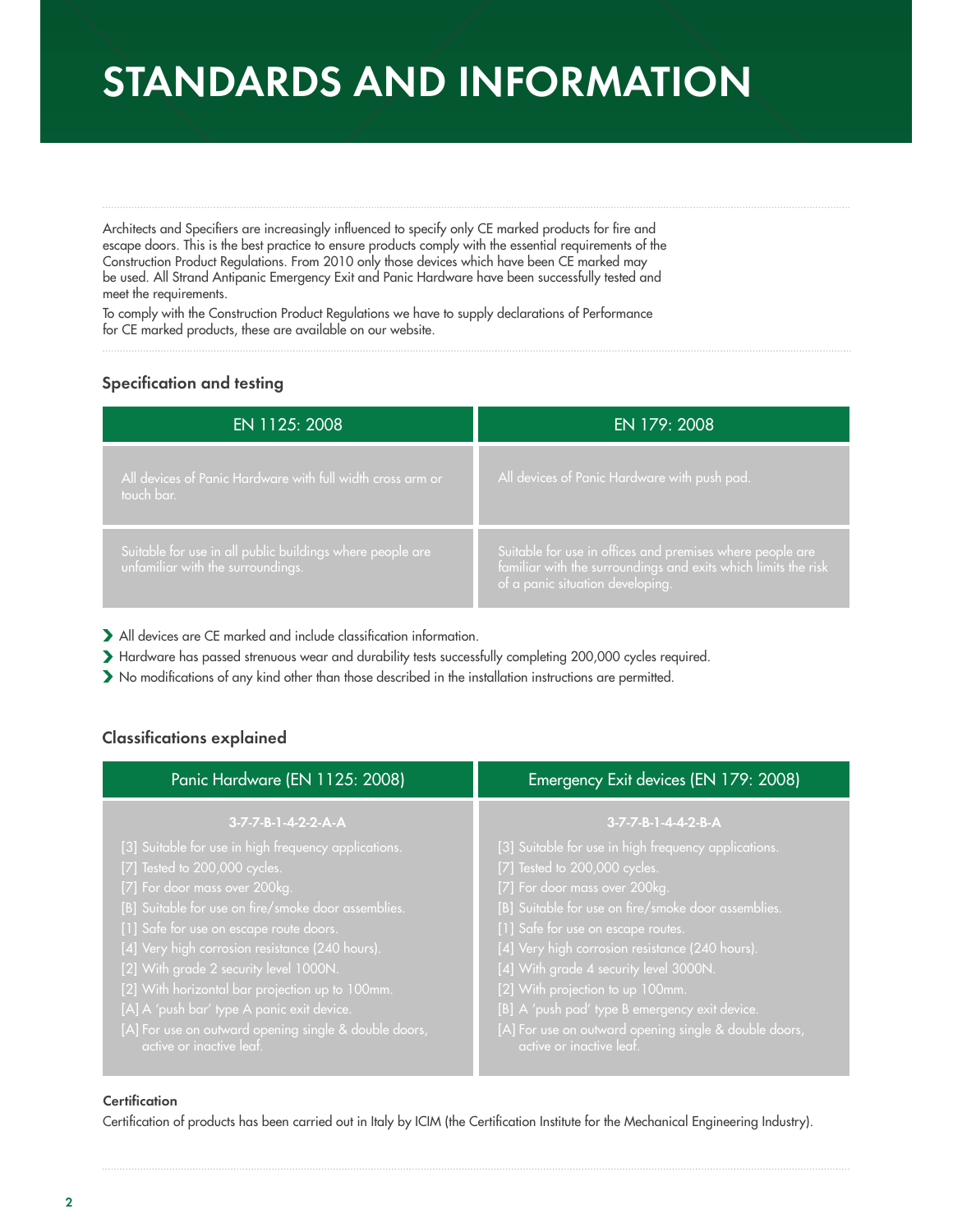Where in an emergency or panic situation Strand Antipanic devices are designed to release exit doors by means of a push bar, touch bar or a push pad on outward opening single or double doors. Doors can be opened from the outside with the option of an outside access device, but even when the door is locked from the outside they can still freely be released from inside.

## **Ordering instructions**

- 1. Product range, PH (Crossarm/Push pad modular range), PHT (Touch bar range), PHTM (Motorised touch bar range).
- 2. Panic Bolt (Vertical pullman latches at top and bottom), or single or 3 point latch (Horizontal pullman latches).
- 3. Door/frame material ( If PVCu the profile name is also required).
- 4. Single leaf or pair of doors ( if double doors are they rebated or straight edged?).
- 5. If outside access is required.
- 6. Size of door (if larger than standard size is required).
- 7. Finish required.

## **Specifications and testing**

All devices of Panic Hardware with cross arm or touch bar have been tested and certified to EN 1125, all devices of Emergency Exit hardware with push pad have been tested and certified to EN 179. This has been identified throughout the catalogue.



Indicates device is tested, certified CE marked to EN1125

Indicates device is tested, certified and CE marked to EN179



Indicates device is Certifire Approved

Certifire is an independent certification scheme that assesses performance, quality and traceability of fire protection products. Certification is available on request or on the certification product register www.warringtoncertification.com/certifire.

## **Key to Strand Hardware's product finishes**

|                    | <b>Plated Finishes</b><br>Powder Coated |                                                                       |                                         |
|--------------------|-----------------------------------------|-----------------------------------------------------------------------|-----------------------------------------|
| <b>Finish Code</b> | Description                             | Finish Code                                                           | Description                             |
| SC (00)            | *Other colours                          | <b>SSSP (44)</b>                                                      | Satin Stainless Steel Plated            |
| EPS (20)           | Silver (RAL 7040)                       | <b>SSGN (84)</b>                                                      | Satin Stainless Steel Plated with Green |
| EPB (01)           | <b>Black (RAL 9005)</b>                 |                                                                       | cross arm                               |
| EPW (25)           | White (RAL 9010)                        | <b>PSSP (55)</b>                                                      | *Polished Stainless Steel Plated finish |
| <b>SGN (82)</b>    | Silver with Green cross arm             | BP (43)                                                               | <b>Brass Plated</b>                     |
| <b>BGN (81)</b>    | <b>Black with Green cross arm</b>       | SS (14)                                                               | Stainless Steel 316                     |
| <b>BSR (80)</b>    | Black with SAA cross arm                | * Plated finishes and other colours can be produced to special order. |                                         |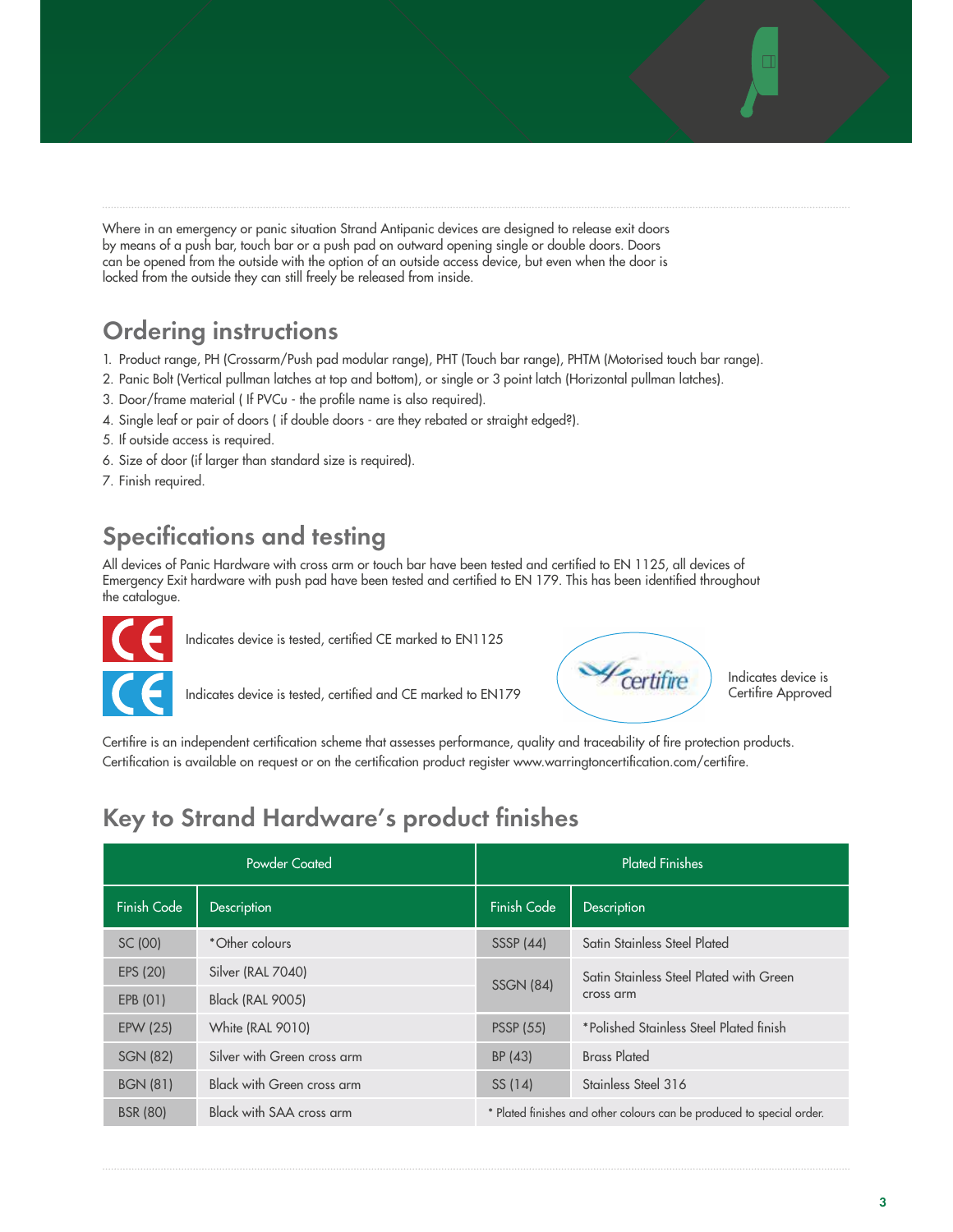# **MODULAR RANGE WITH PUSH BAR**







Technical drawings applicable to PH350, PH355, PH357

All Panic Hardware devices (with full width crossarm) have been tested and certified to EN1125 : 2008 (classification 3-7-7-B-1-4-2-2-A-A)

## **Strand Antipanic Modular Push Bar Range**

- The modular push bar panic exit device range comprises a full width cross bar and modular components (standard mechanism, idler and cross arm).
- The range offers a large degree of flexibility and can provide 1, 2 and 3 point latches (with horizontal or side entry pullman latches) and 2 or 3 point bolts (with vertical pullman latches).
- Suitable for public buildings (such as hotels, schools, retail outlets, hospitals, nightclubs) where people are unfamiliar with surroundings.
- Standard devices suitable for doors up to 2585mm high, 1050mm wide, for larger doors variations available to suit doors up to 3150mm high, 1450mm wide.

#### **Application**

- Supplied with striker plates for timber doors as standard.
- Strikers also available for PVC-U, Aluminium and Steel doors (Please specify when ordering).

#### **Dogging facility:**

#### Dogging should not be used on the fire/smoke door assemblies

- The modular range is available with a dogging or hold-back facility (Additional cost).
- Can only be used on escape doors.
- If required specify when ordering.

## **Microswitch**

- If the modular cross bar range can be provided with a microswitch contained in either the operating mechanism or idler.
- If required please specify at the time of ordering stating the microswitch location (Additional cost).

#### **Outside access**

> Optional outside access devices are available to provide entry from the outside (See page 12-13 for further information).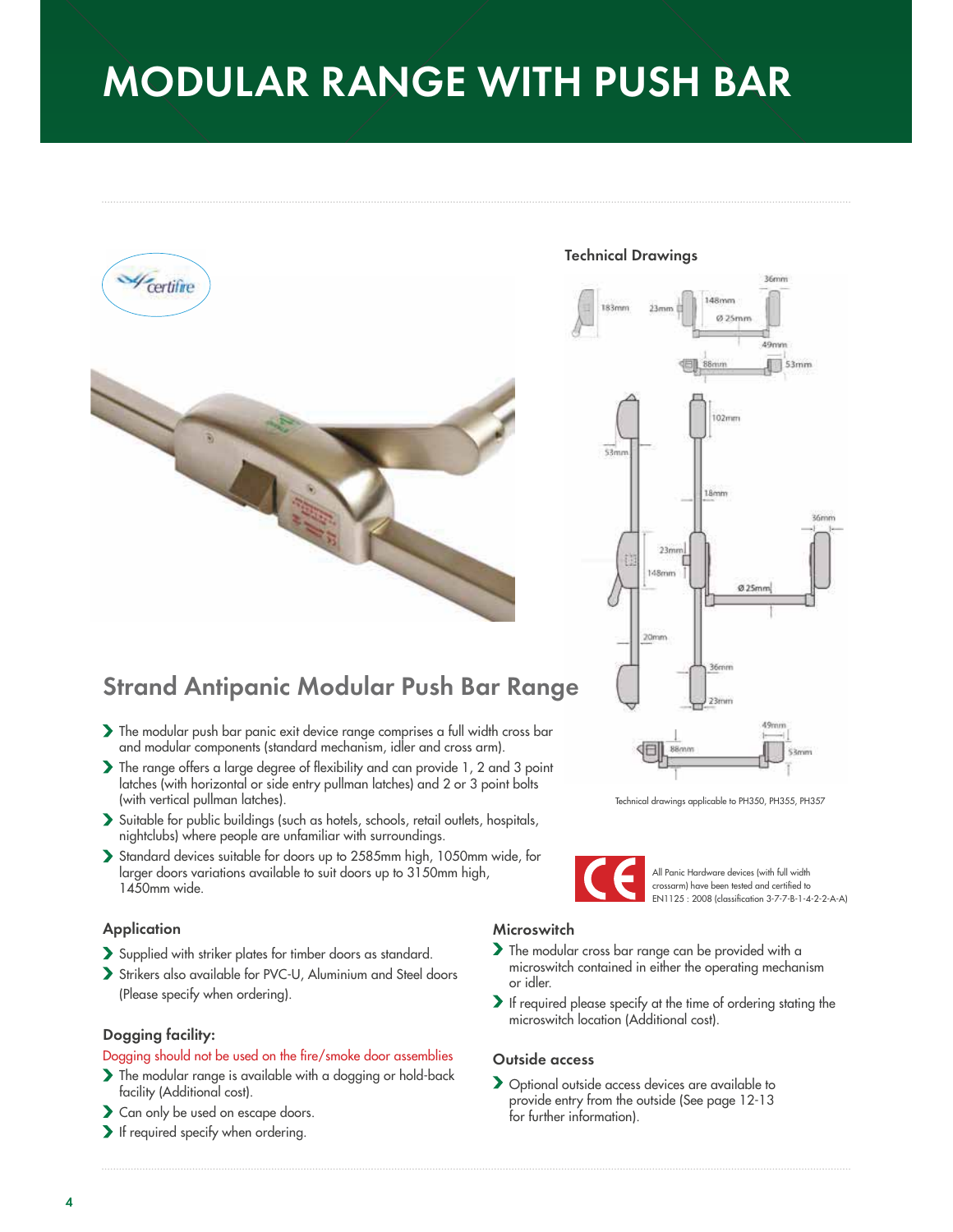## **Finishes**

## **Powder coated finishes**

Silver EPS (20) Black EPB (01)

White EPW (25)

Silver with Green crossarm SGN (82)

Black with Green crossarm BGN (81)

White with Green crossarm WGN (85)

Black with SAA crossarm BSR (80)

Other colours (00)

## **Plated finishes**

Satin Stainless Steel Plated SSSP (44)

Satin Stainless Steel Plated with Green cross arm SSGN (84)

\*Polished Stainless Steel Plated PSSP (55)

\*Polished Brass Plated BP (43)

**\* Various other RAL colours and plated finishes are available to special order. Please contact us to enquire.**

## **PH350 Reversible single point panic latch**



## **PH355 Reversible three point panic bolt**



## **PH357 Reversible three point panic latch**

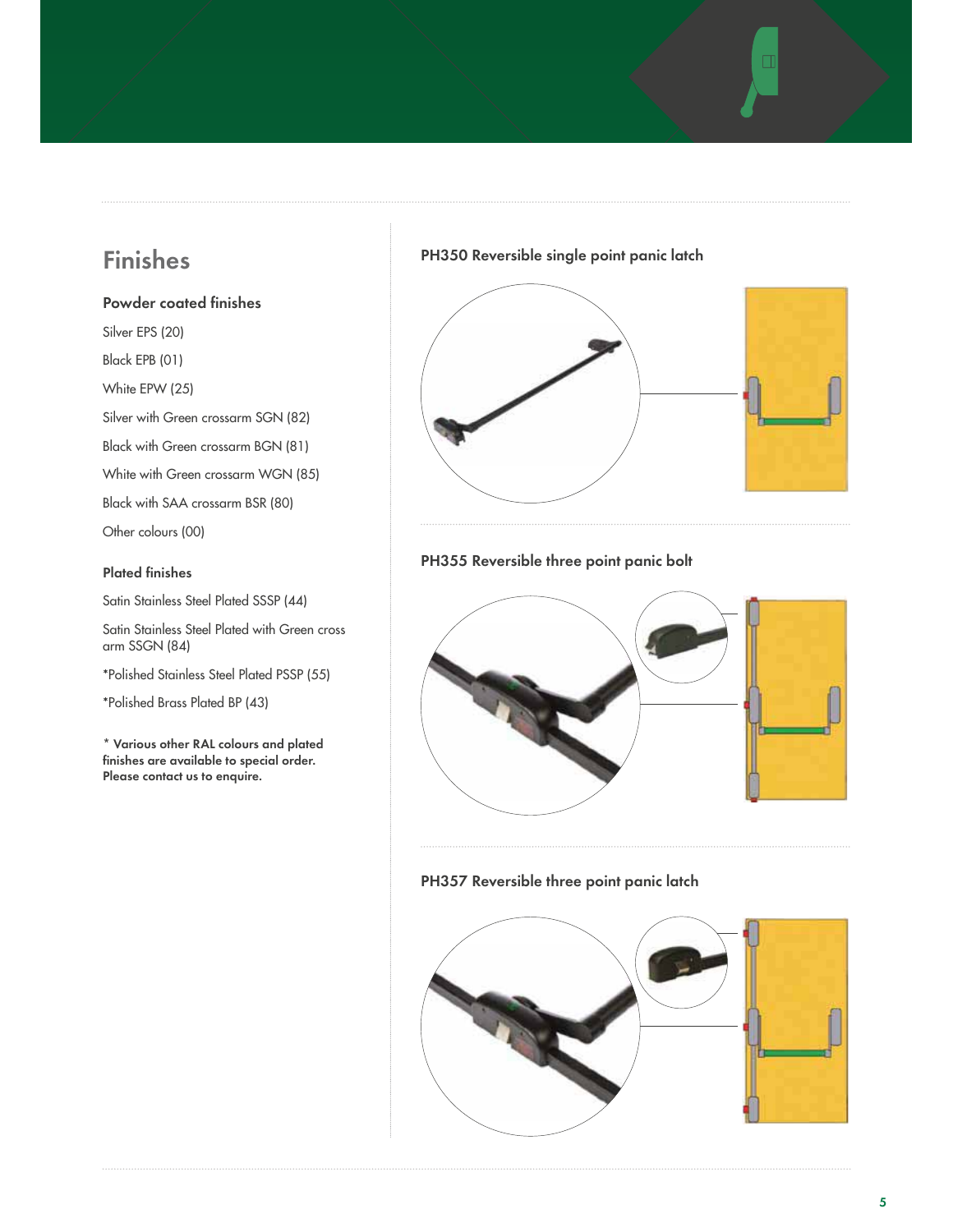# **MODULAR RANGE WITH PUSH PAD**



## **Strand Antipanic Modular Push Pad Range**

- The push pad emergency exit range comprises of modular components together with a push pad.
- The range offers a large degree of flexibility and can provide 1, 2 and 3 point latches (with horizontal or side entry pullman latches) and 2 or 3 point bolts (with vertical pullman latches).
- Suitable for offices and buildings where people are familiar with the exits and hardware therefore a panic situation is unlikely to develop.

#### **Technical Drawings**



Technical drawings applicable to PH352, PH356, PH358



All the devices of Emergency Exit Hardware (with push pad) have been tested and certified to: EN 179:2008 (Classification: 3-7-7-B-1-4-4-2-B-A)

#### **Application**

- Supplied with striker plates for timber doors as standard.
- Strikers also available for PVC-U, Aluminium and Steel doors (Please specify when ordering).

#### **Dogging facility:**

#### Dogging should not be used on the fire/smoke door assemblies

- The modular range is available with a dogging or hold-back facility (Additional cost).
- > Can only be used on escape doors.
- If required specify when ordering.

#### **Microswitch**

- The modular Push Pad range can be provided with a microswitch contained in the operating mechanism (Additional cost).
- If required please specify at the time of ordering.

#### **Outside access**

> Optional outside access devices are available to provide entry from the outside (See page 12-13 for further information).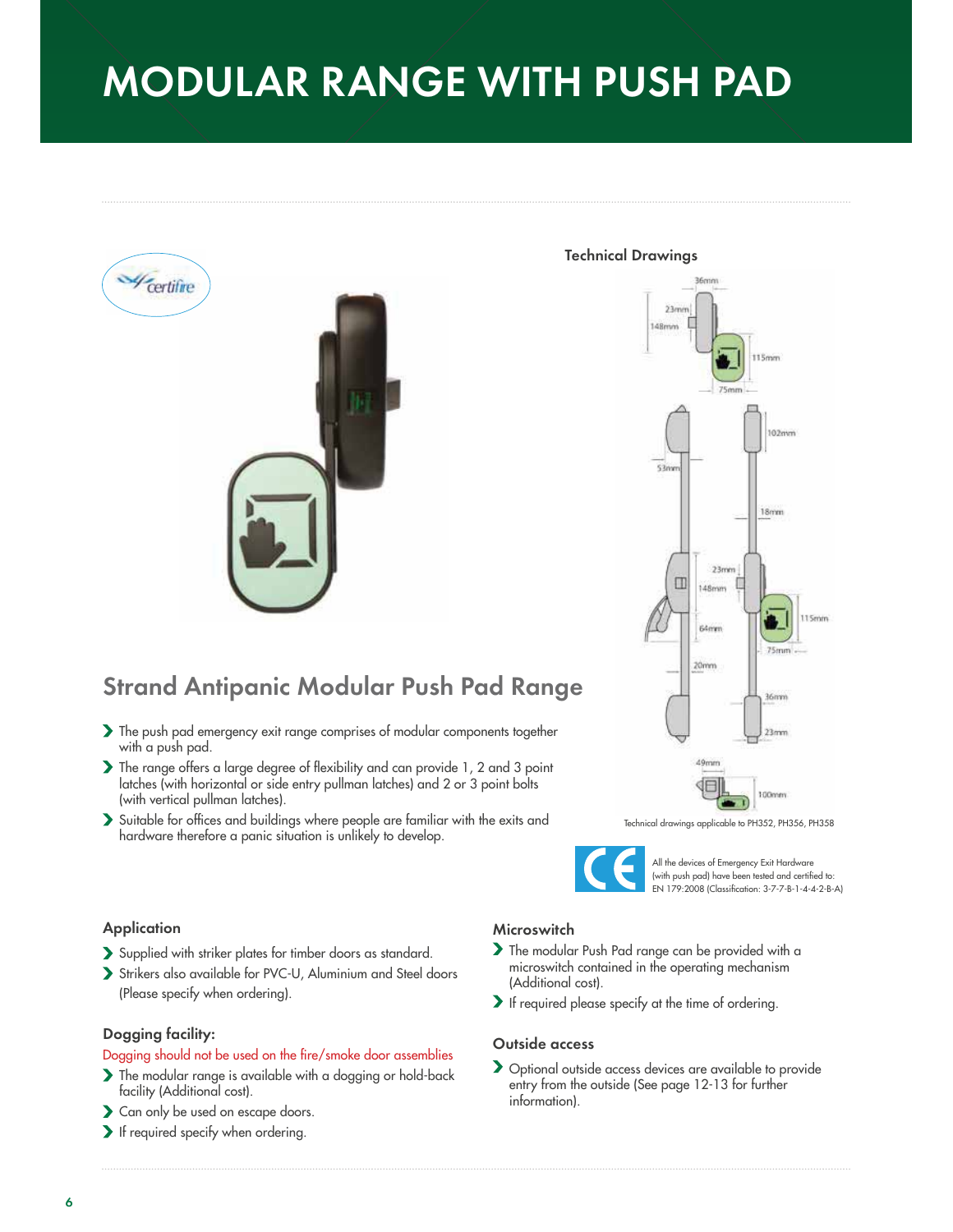## **Finishes**

- **Powder coated finishes**
- Silver EPS (20)
- Black EPB (01)
- White EPW (25)

## **Plated finishes**

Satin Stainless Steel Plated SSSP (44)

\*Polished Brass Plated BP (43)

\*Polished Stainless Steel Plated PSSP (55)

**\* Various other RAL colours and plated finishes are available to special order. Please contact us to enquire.**

## **PH352 Single Push Pad Latch**



## **PH356 3 Point Push Pad Bolt**



## **PH358 3 Point Push Pad Latch**

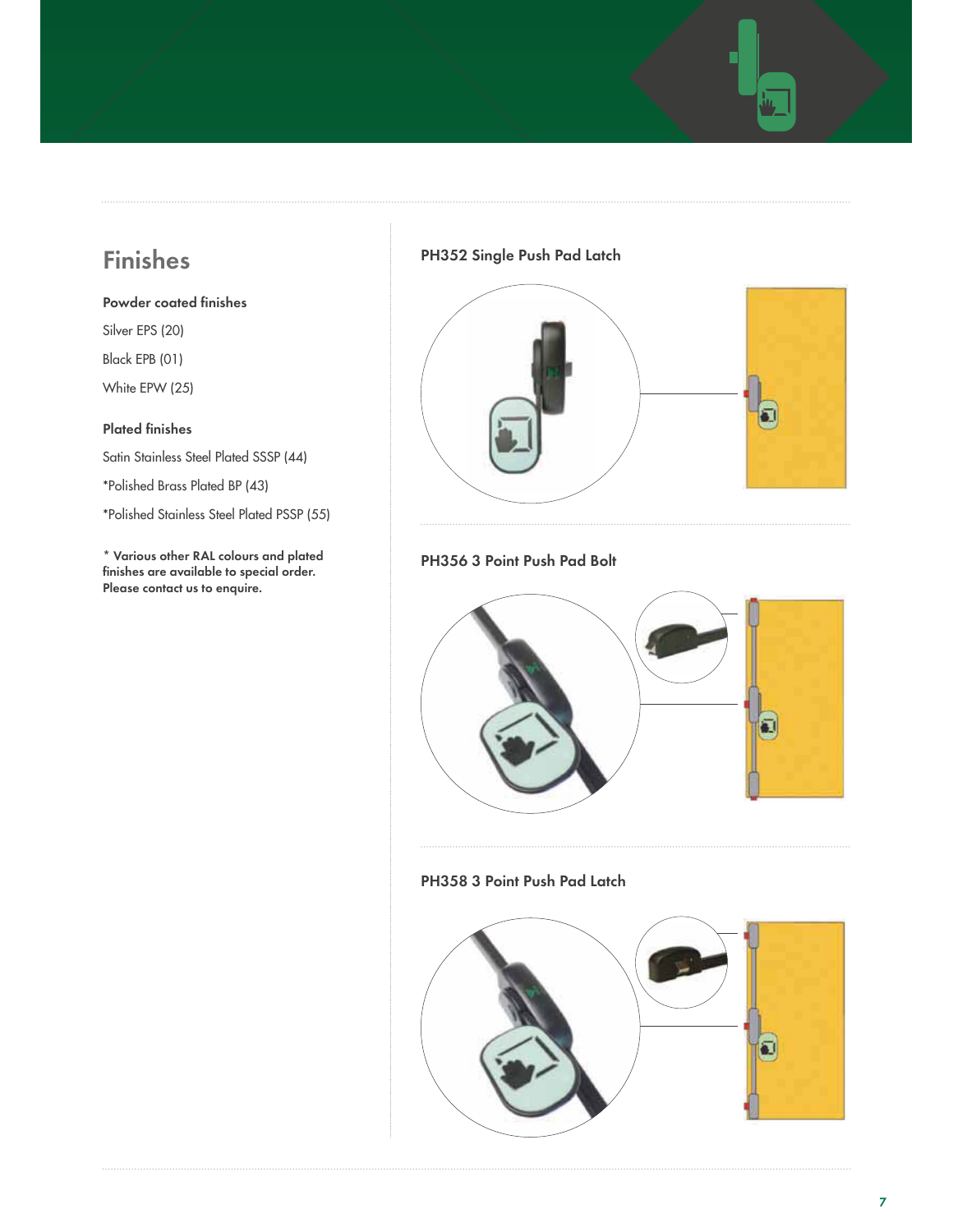# **TOUCH BAR RANGE**



#### **Technical Drawings**



Technical drawings applicable to PHT50, PHT55, PHT57

All Panic Hardware devices (with full width crossarm) have been tested and certified to EN1125 : 2008 (classification 3-7-7-B-1-4-2-2-B-A)

**Strand Antipanic Touch Bar Range**

- The touch bar panic exit range comprises a full width touch bar and modular components.
- The range offers a large degree of flexibility and can provide 1, 2 and 3 point latches (with horizontal or side entry pullman latches) and 2 or 3 point bolts (with vertical pullman latches) and is supplied with dogging as standard (can be provided without if required).
- Standard size touch bar, 840mm, is suitable for doors up to 860mm wide, for doors exceeding these dimensions extra wide touch bars of 1170mm and 1300mm are available.

#### **Application**

- Supplied with striker plates for timber doors as standard.
- Strikers also available for PVC-U, Aluminium and Steel doors (Please specify when ordering).

#### **Dogging facility:**

#### Dogging should not be used on the fire/smoke door assemblies

- The touch bar range is supplied with dogging (hold open facility) as standard, it can be supplied without if required.
- S Can only be used on escape doors.

## **Microswitch**

- The Modular Touch Bar range can be provided with a microswitch contained in either the operating mechanism or push bar (Additional cost).
- If required please specify at the time of ordering stating the micro-switch location.

#### **Outside access**

 Optional outside access devices are available to provide entry from the outside (See page 12-13 for further information).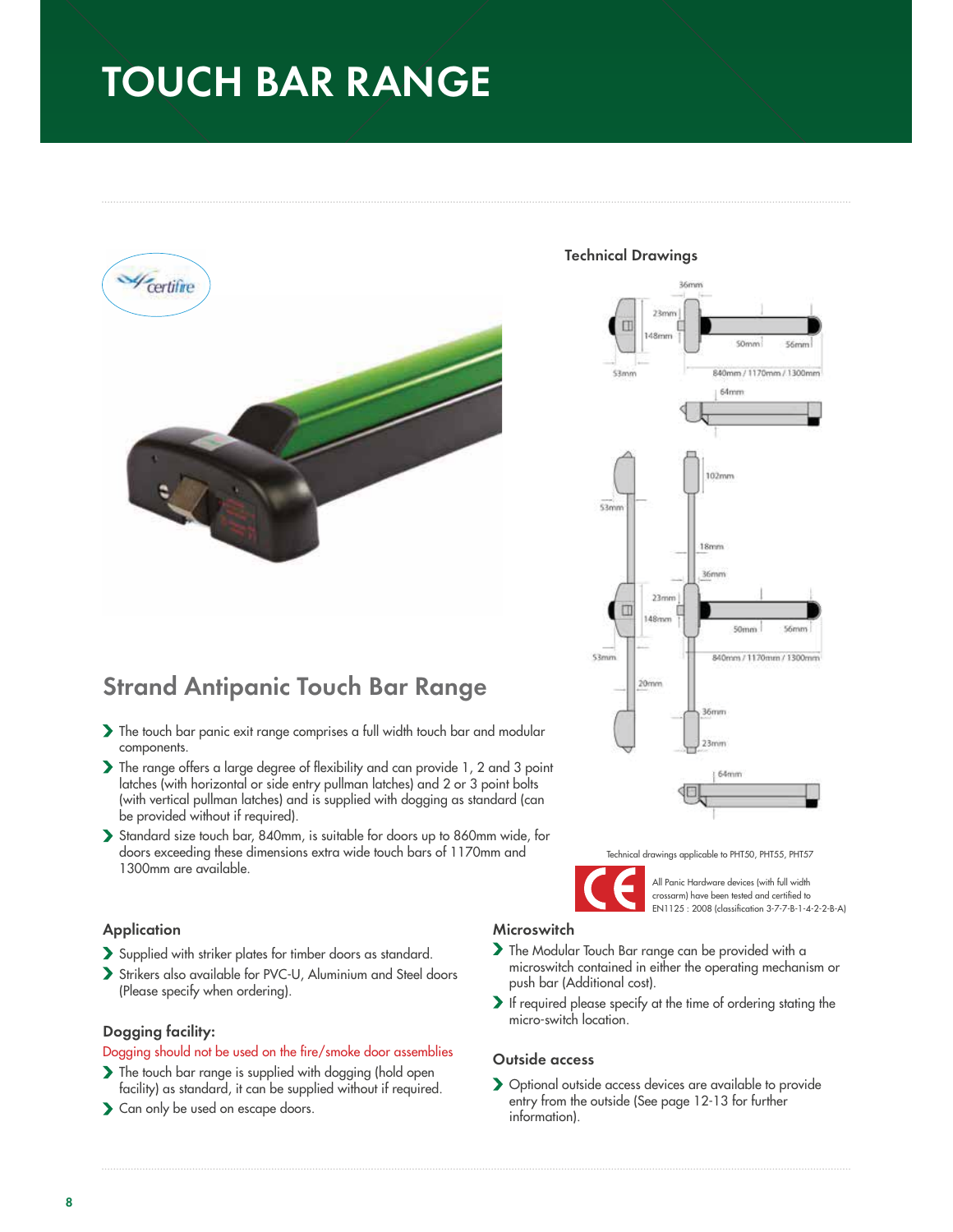## **Finishes**

## **Powder coated finishes**

Silver EPS (20) Black EPB (01) White EPW (25) Silver with Green crossarm SGN (82) Black with Green crossarm BGN (81) White with Green crossarm WGN (85)

Black with SAA crossarm BSR (80)

Other colours (00)

## **Plated finishes**

Satin Stainless Steel Plated SSSP (44)

Satin Stainless Steel Plated with Green cross arm SSGN (84)

\*Polished Stainless Steel Plated PSSP (55)

\*Polished Brass Plated BP (43)

**\* Various other RAL colours and plated finishes are available to special order. Please contact us to enquire.**

## **PHT50 Single Point Touch Bar Latch**



## **PHT55 3 Point Touch Bar Bolt**



## **PHT57 3 Point Touch Bar Latch**

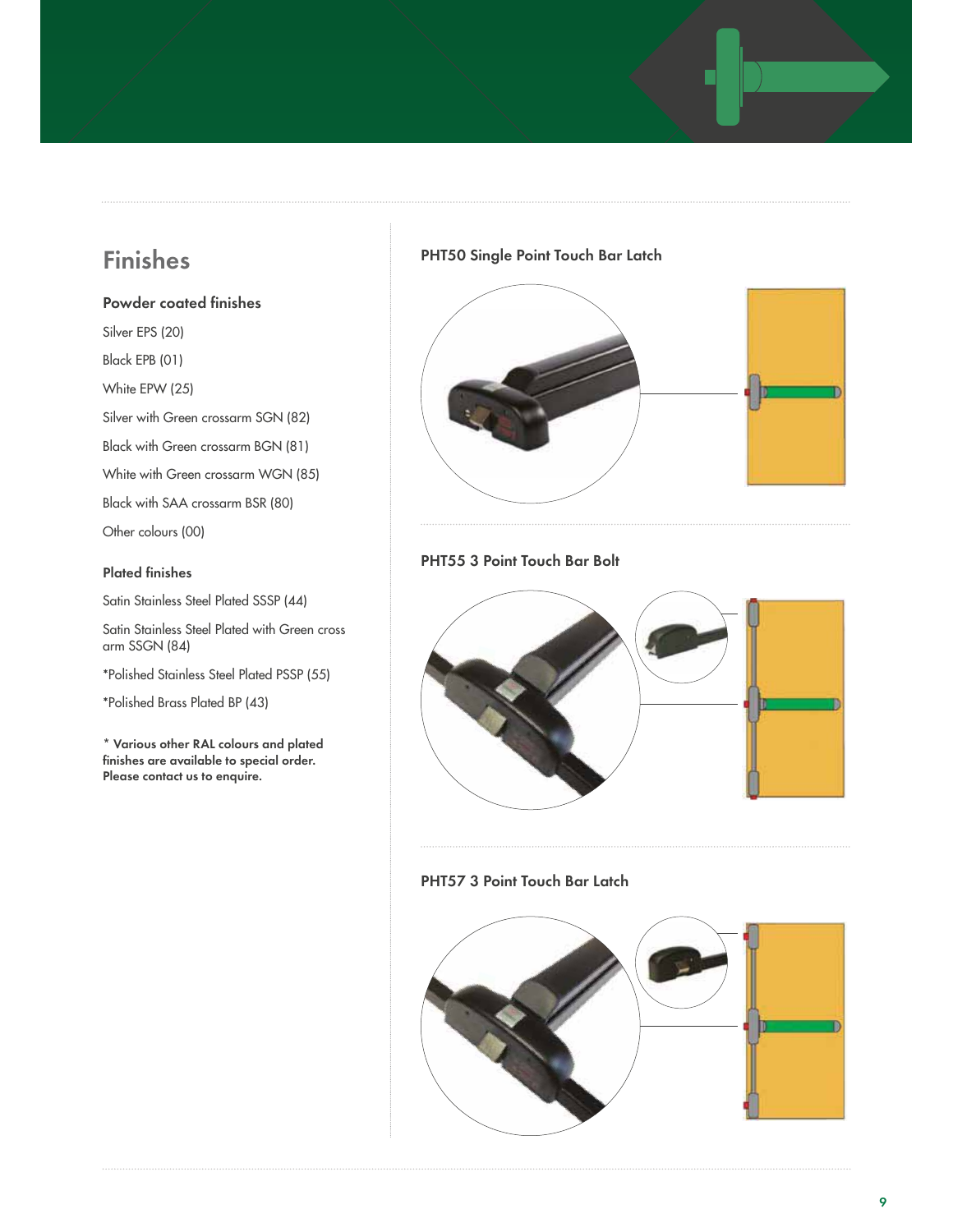# **MOTORISED TOUCH BAR RANGE**



## **Strand Antipanic Motorised Touch Bar Range**

- Similar in design to the standard touch bar, the motorised touch bar range comprises a full width touch bar and modular components.
- The range offers a large degree of flexibility and can provide 1, 2 and 3 point latches and 2 or 3 point bolts.
- Standard size motorised touch bar, 840mm, is suitable for doors up to 860mm wide, for doors exceeding these dimensions an extra wide touch bar of 1170mm is available.
- Can be connected to a variety of access entry systems such as a digital keypad, proximity reader or swipe card to allow controlled access from outside.
- Operates on 12-24v DC (stabilised) or 12v AC.
- 2 amp power supply.

#### **Application**

- Supplied with striker plates for timber doors as standard.
- Strikers also available for PVC-U, Aluminium and Steel doors (Please specify when ordering).

#### **Dogging facility:**

#### Dogging should not be used on the fire/smoke door assemblies

- Not supplied as standard but is available with a dogging or holdback facility.
- Can only be used on escape doors.
- If required please specify when ordering.

#### **Technical Drawings**



Technical drawings applicable to PHTM50, PHTM55, PHTM57



All Panic Hardware devices (with full width touch bar) have been tested and certified to EN1125:2008 (Classification 3-7-7-B-1-4-2-2-B-A)

#### **Microswitch**

- The motorised touch bar range can be provided with a microswitch contained in the operating mechanism (Additional cost).
- If required please specify at the time of ordering stating the microswitch location.

#### **Outside access**

 Optional outside access devices are available to provide entry from the outside (See page 12-13 for further information).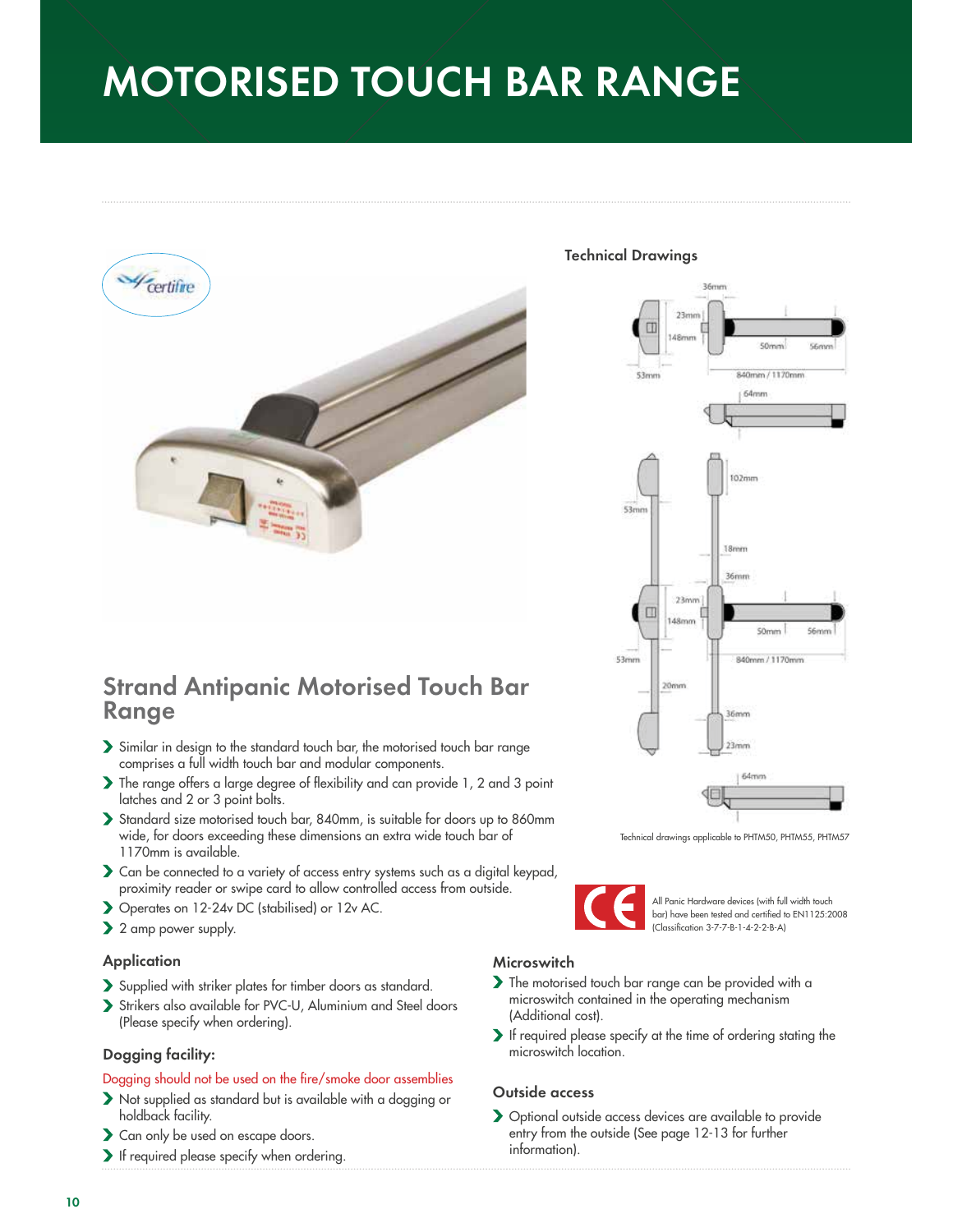## **Finishes**

## **Powder coated finishes**

Silver EPS (20) Black EPB (01)

White EPW (25)

Silver with Green crossarm SGN (82)

Black with Green crossarm BGN (81) White with Green crossarm WGN (85)

Black with SAA crossarm BSR (80)

Other colours (00)

#### **Plated finishes**

Satin Stainless Steel Plated SSSP (44)

Satin Stainless Steel Plated with Green cross arm SSGN (84)

\*Polished Stainless Steel Plated PSSP (55)

\*Polished Brass Plated BP (43)

**\* Various other RAL colours and plated finishes are available to special order. Please contact us to enquire.**

## **PHTM0 Single Point Motorised Touch Bar Latch**



## **PHTM5 3 Point Motorised Touch Bar Bolt**



## **PHTM7 3 Point Motorised Touch Bar Latch**

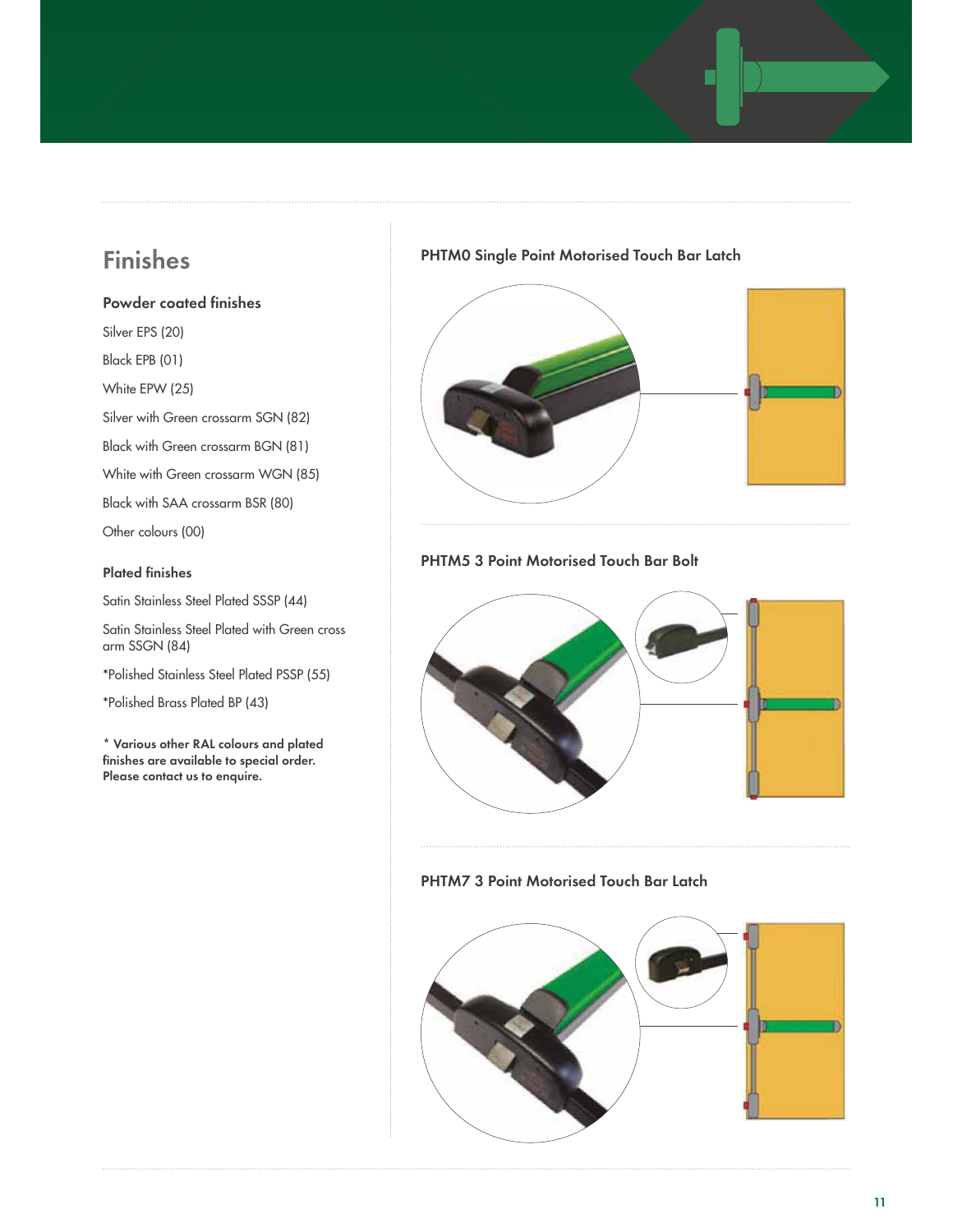# **OUTSIDE ACCESS DEVICES**

## **Strand Antipanic outside access devices**



## **Description**

 Optional outside access device (OAD) with level handle or knob available for use with modular and touch bar ranges.

## **Application**

- Where outside access is required two threaded screws allow the centre mechanism of the device and outside access to be bolted securely together.
- Standard spindle suitable for doors up to 100mm thick.
- OAD comes complete with a standard 40mm half Euro cylinder as standard.
- In addition to the standard type of OAD a key retaining version is available (key can only be withdrawn in the locked position).
- Keyed alike and high security options available to order.

| Powder coated<br>finishes                           | <b>Plated finishes</b>                                                       |  | PH361-01                                     | With lever handle<br>Complete with standard cylinder                          |
|-----------------------------------------------------|------------------------------------------------------------------------------|--|----------------------------------------------|-------------------------------------------------------------------------------|
| Silver EPS (20)<br>Black EPB (01)<br>White EPW (25) | Satin Stainless Steel Plated SSSP (44)                                       |  | PH361-02                                     | With lever handle<br>Key retaining version<br>Complete with standard cylinder |
|                                                     | PH371-01<br>Other RAL colours and plated finishes available to special order |  | With knob<br>Complete with standard cylinder |                                                                               |
|                                                     |                                                                              |  | PH371-02                                     | With knob<br>Key retaining version<br>Complete with standard cylinder         |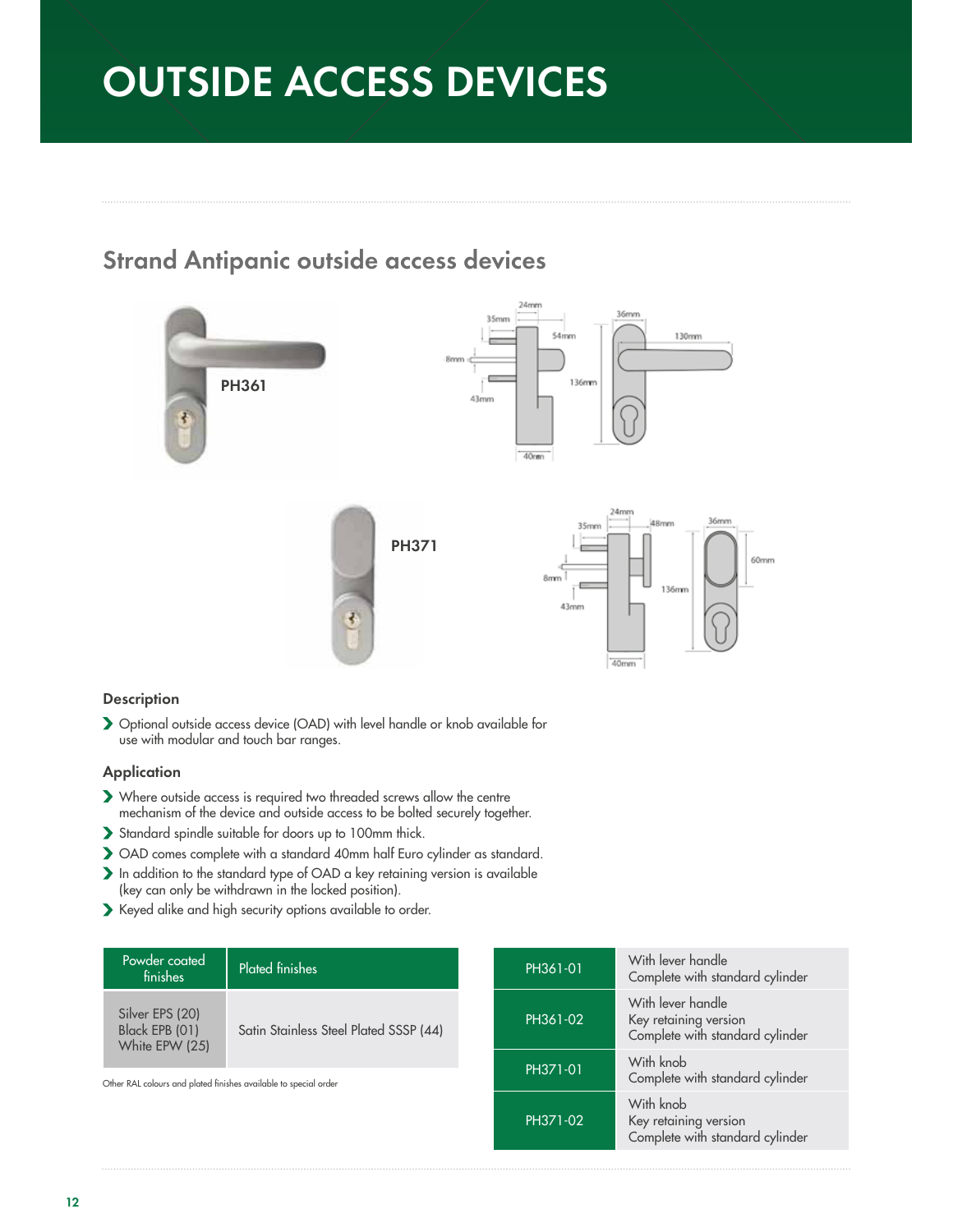## **ES500**

#### **Description**

Outside access digital lock.

#### **Application**

- Specifically adapted for use with Antipanic modular push bar, push pad and touch bar devices.
- Keypad side only supplied.
- Please order together with a PH109053M backplate.

#### Available in Satin Stainless Steel or Polished Brass finish.

Finishes

## **PH381 Electronic Outside Access Device**

- Device can be used with single, two or three point latches or bolts where electronic controlled access is required.
- Unit comes complete with key over-ride as standard.
- Can be connected to a variety of access entry systems to allow visitors to enter:
	- Digital keypad.
	- Proximity reader.
	- Swipe card.
	- > Push button.
- A signal is sent to the unit allowing the visitor approximately 5 seconds to open the door (indicated by green LED) and then re-sets automatically to secure mode.

#### Finishes

 Available in Satin Stainless Steel Plated, EPS Silver and Black finish.



## **PH392 Rim cylinder adapter plate**

- Rim cylinder adapter plate for use with a rim cylinder for outside access.
- Only suitable for single point push pad and push bar panic latches.

\* NB Strand Hardware do not supply rim cylinders

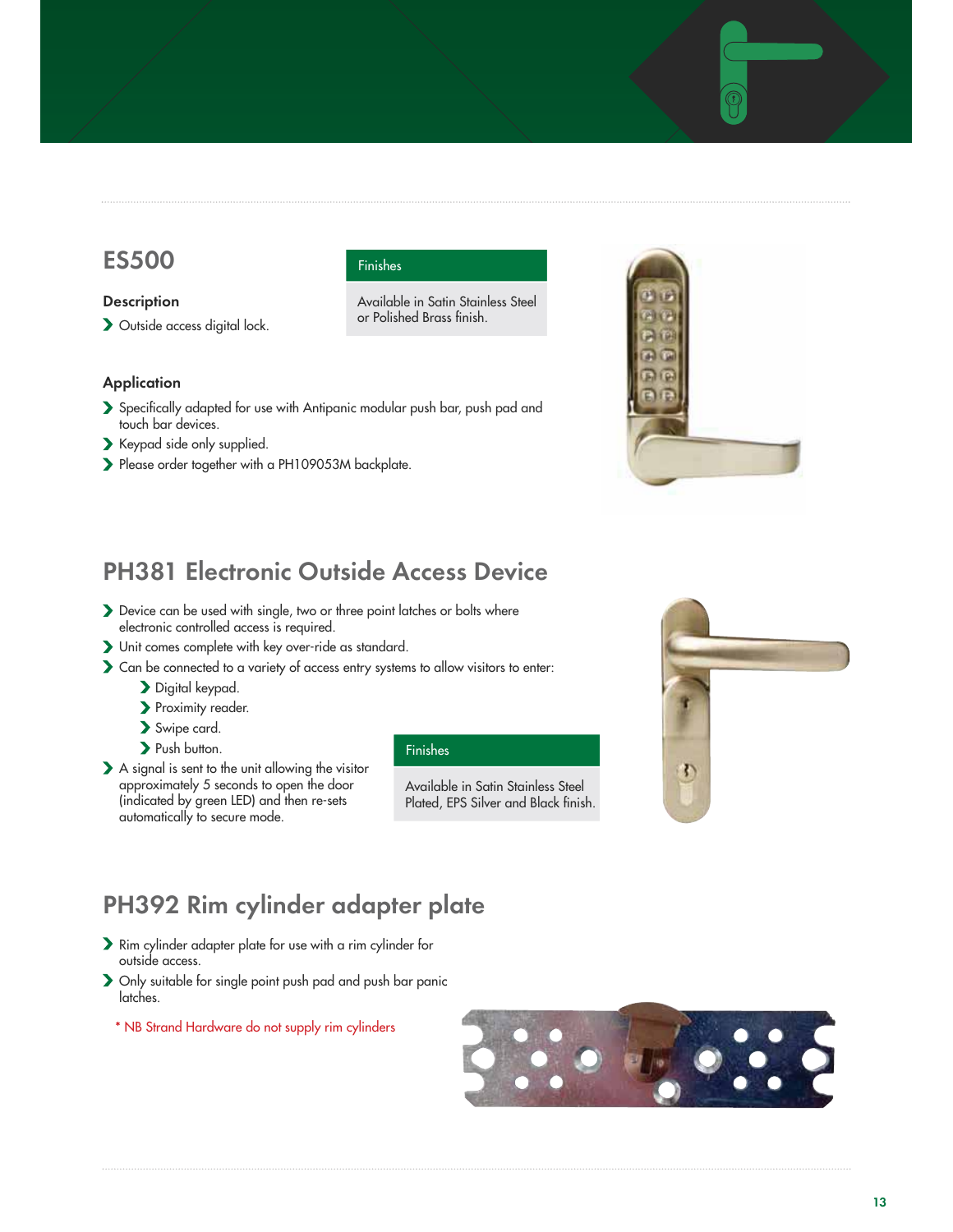# **CROSSARMS AND PUSH PADS**

## **PH311 Crossarm (push bar)**

## **Application**

Aluminium reinforced crossarm suitable for modular push bar devices.

| Variants |                    |
|----------|--------------------|
| Part no. | Lengths            |
| PH311-01 | 950mm              |
| PH311-02 | 1150 <sub>mm</sub> |
| PH311-03 | 1450mm             |

| Powder coated<br>finishes                                         | Alternative finishes                                                     |
|-------------------------------------------------------------------|--------------------------------------------------------------------------|
| Silver EPS (20)<br>Black EPB (01)<br>White EPW (25)<br>Green (24) | Satin Stainless Steel SSS (14)<br>Satin Stainless Steel Plated SSSP (44) |
|                                                                   |                                                                          |

Other plated finishes and RAL colours are available on request. Please contact us to enquire

## **PH3350 Push pad with insert**

## **Application**

Our push pad features a green photo luminescent insert which "charges" in light.



Other plated and RAL colours are available on request. Please contact us to enquire.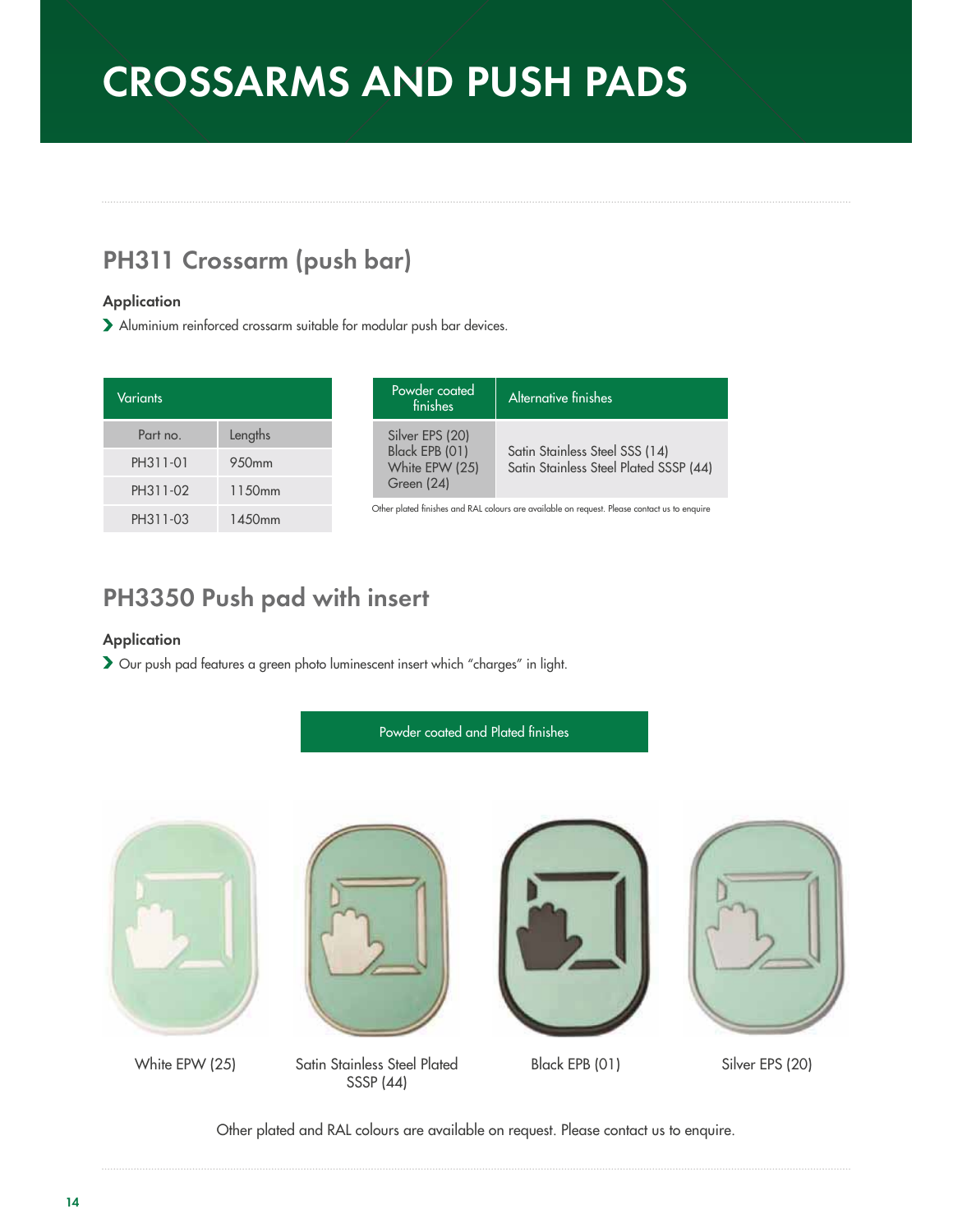## **PULLMAN LATCHES AND COVERS**

## **Description**

 Pullman latches complete with covers are available in either vertical or horizontal (side entry) versions.

## **Size of doors**

- All Strand Antipanic 3 point devices are supplied with standard size rods and covers which are suitable for doors up to 2585mm high.
- Longer versions of rods and covers are available for doors up to 3150mm high (PH35K9L).

#### Powder Coated Finishes

 Black EPB (01) Silver Anodised EPS (20) Green (24) White EPW (25)

## **PH35K73 Pair of Vertical Pullman latches and covers**









Silver White Black Stainless Steel Plated

Rods supplied separately please see below.

## **PH35K83 Pair of Horizontal Pullman latches and covers**











Silver White Black Stainless Steel Plated

Rods supplied separately please see below.

## **PH35K93 Set of Standard rods and covers**

Suitable for doors up to 2585mm high.

## **PH35K9L Set of Extra-long rods and covers**

Suitable for doors up to 3150mm high.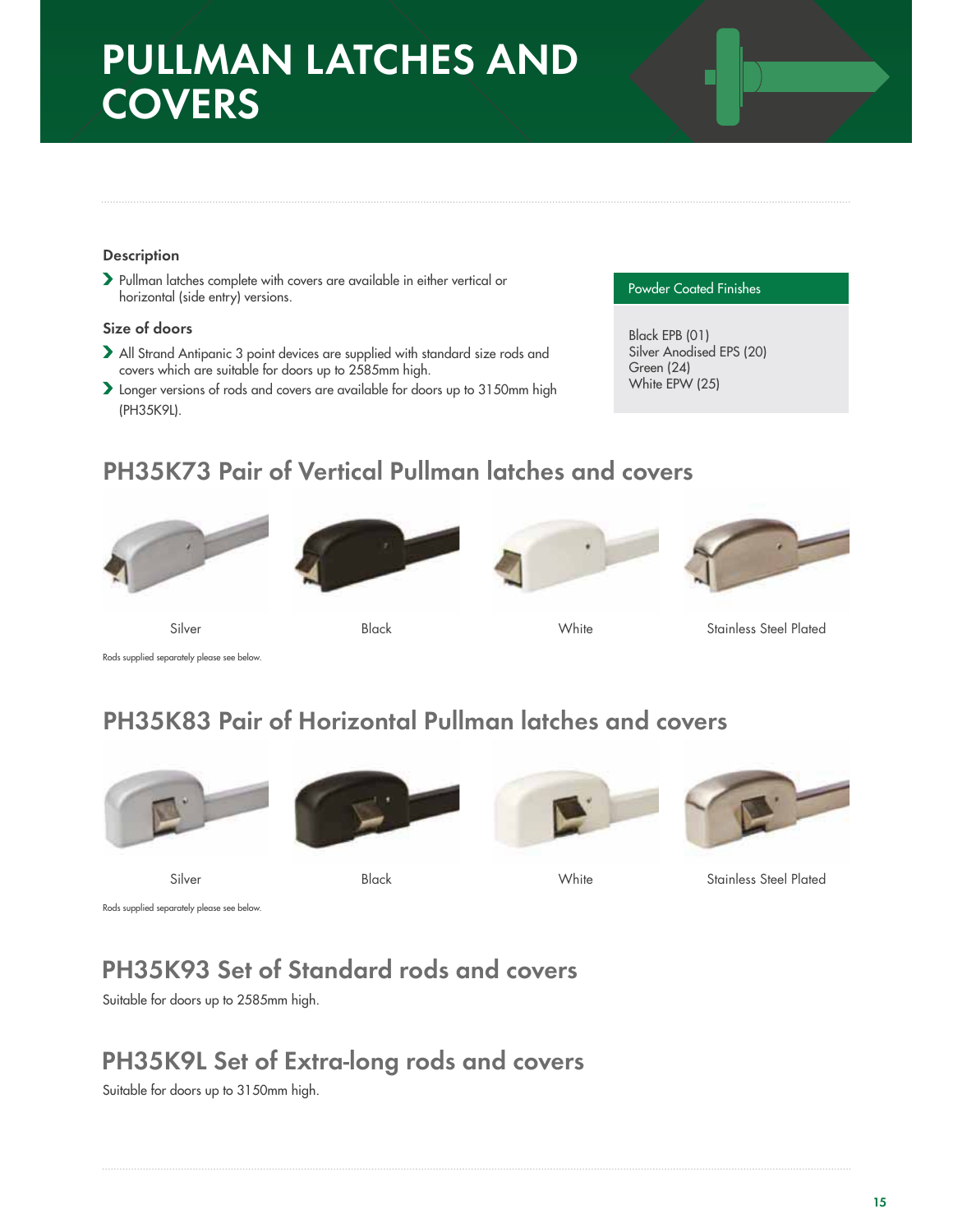# **GLASS DOOR FITTINGS**

Patch fittings for glass doors are now available for the modular push bar, push pad and touch bar ranges.

- Supplied in kits which are quick and easy to install.
- Available for single and 2 or 3 point latches and bolts.
- Variety of finishes available.

| Part no      | Description                        |
|--------------|------------------------------------|
|              |                                    |
| <b>PH650</b> | Patch fittings for latch           |
| PH652        | Patch fittings for push pad latch  |
| PH655        | Patch fittings for panic bolt      |
| <b>PH656</b> | Patch fittings for push pad bolt   |
| PH6TO        | Patch fittings for Touch Bar latch |
| <b>PH6T5</b> | Patch fittings for Touch Bar bolt  |
| <b>PH640</b> | Patch fittings for striker         |
|              |                                    |



| Powder coated finishes                              | Alternative finishes           |
|-----------------------------------------------------|--------------------------------|
| Silver EPS (20)<br>Black EPB (01)<br>White EPW (25) | Satin Stainless Steel SSS (14) |

Please note: To assist in specifying the correct patch fittings we would need a detailed dimension drawing of the glass door.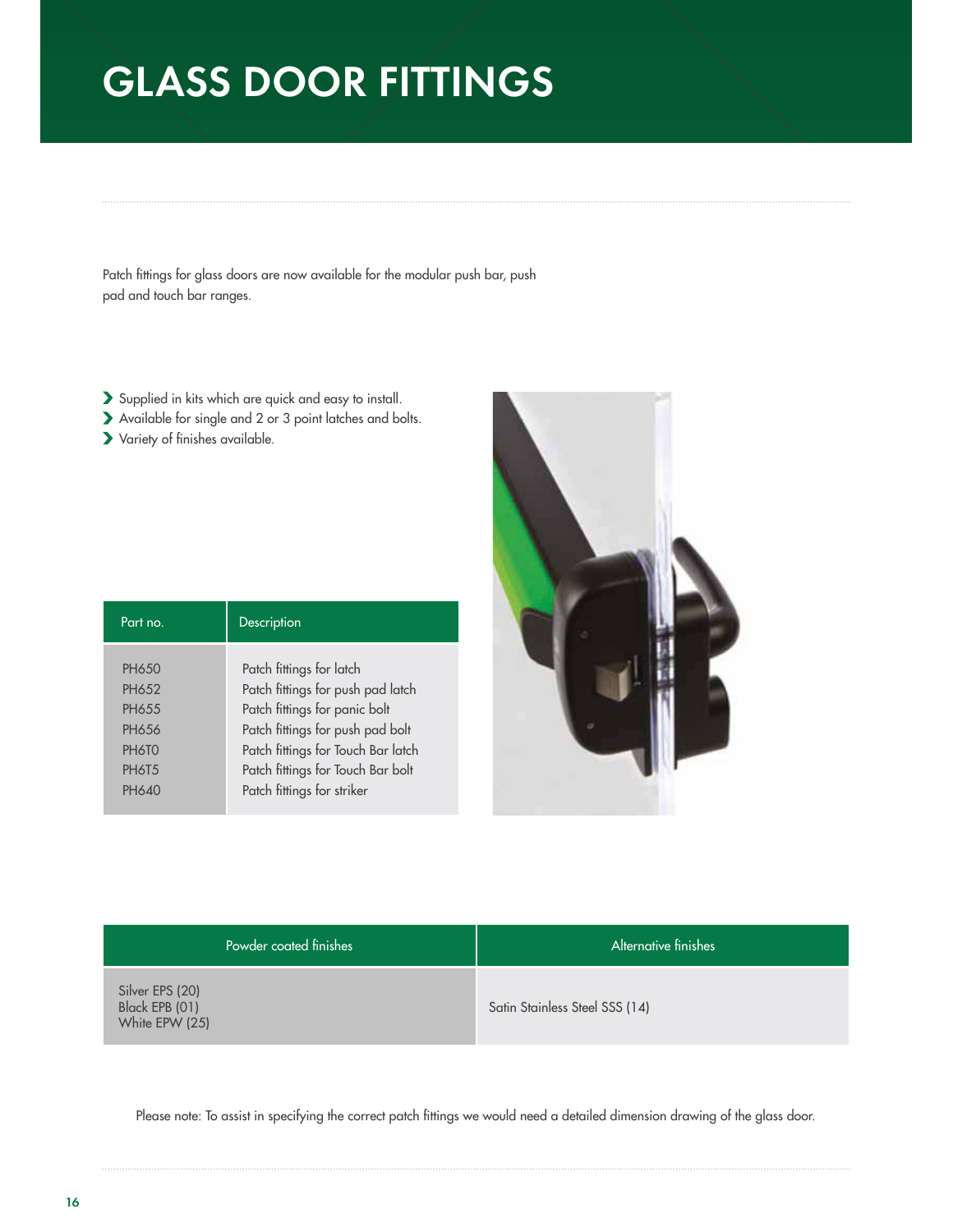# **CYLINDERS & KEY BLANKS**

## **PH1090 Standard euro profile cylinders PH1091 High security euro profile cylinders**





| <b>EURO-PROFILE HALF CYLINDERS</b>       |                                                                                           |  |
|------------------------------------------|-------------------------------------------------------------------------------------------|--|
| Part no.                                 | Description                                                                               |  |
| PH1090<br>PH1090-K<br>PH1091<br>PH1091-K | 40mm standard<br>40mm Keyed alike<br>40mm High security<br>40mm High security keyed alike |  |

## **PH1010 Standard key blanks PH1030 High security key blanks**

Can be ordered to allow extra keys to be cut.

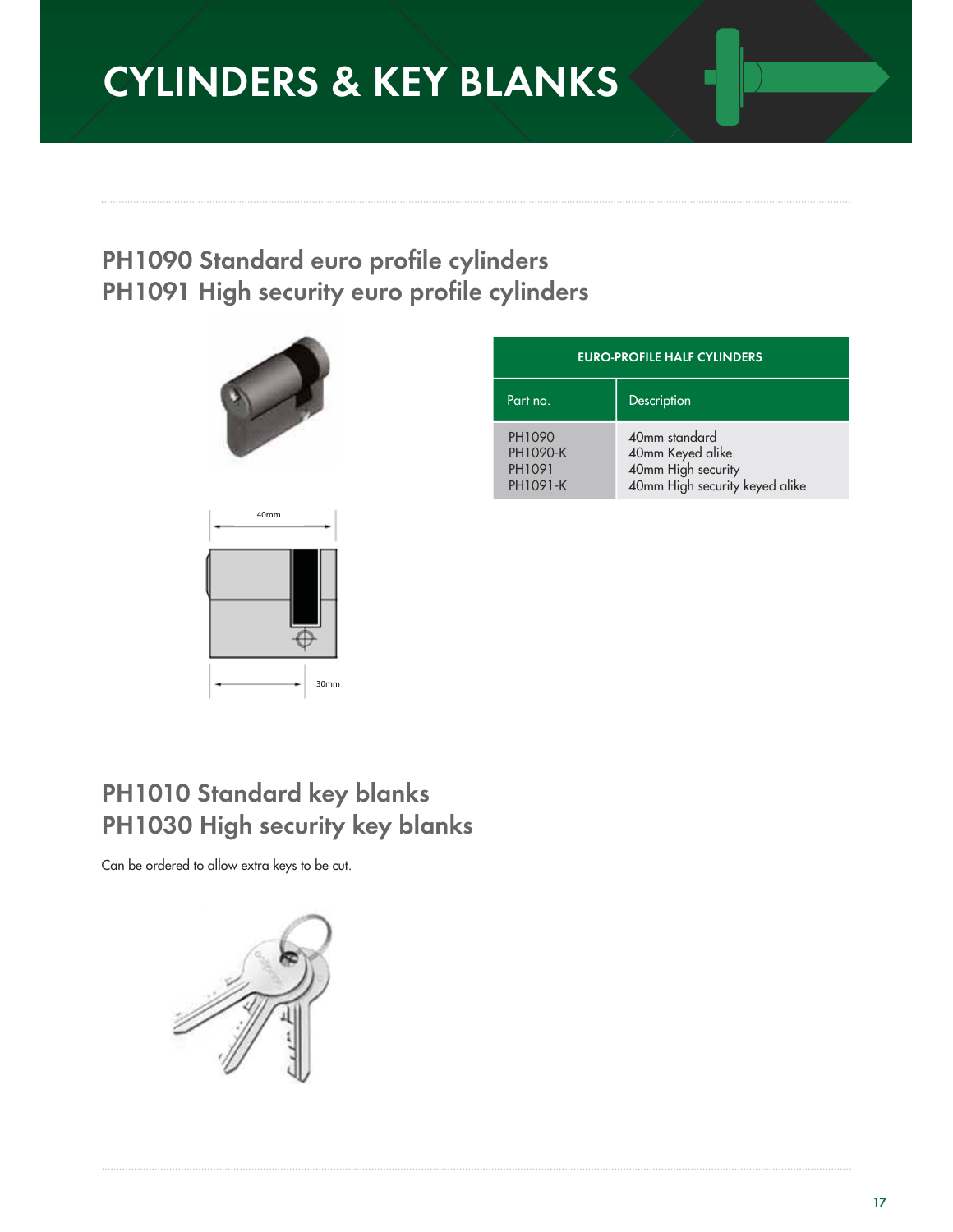# **STRIKES**

Some typical applications are shown below, if you are unsure which strike you require please enquire. For PVC-U doors we have a range of profile related strikes, we can advise the appropriate strike if you have the name of the profile or a door and frame section drawing.

## **PH4303**

## **Application**

> Top and centre strike for recessed or flushed timber applications.

## **PH4300**

## **Application**

Top and centre strike for aluminium and steel flush applications.

## **EX9310**

## **Application**

A range of strikes for chamfered or sculptured PVC-U profiles, used with top and centre latches.





## **PH4304**

## **Application**

> Standard floor strike.



## **EX9304-7 \***

## **Application**

> Alternative floor strike and strike for aluminium and recessed frames.



## **\*Strikes have not been tested on fire and smoke door assemblies\***

- For a pair of straight edge doors two panic bolts should be fitted.
- For a pair of rebated doors a panic latch should be fitted to the first opening leaf, using strike PH4303 (for timber) or PH4300 (for aluminium) and a panic bolt (latching top and bottom) fitted to the second opening leaf.
- For extra security a 3 point panic latch may be used on the first opening leaf.



PH4300 Aluminium - Stepped







PH4300 Aluminium - Flush



## **EX9304-6 \***

## **Application**

> Easy clean floor strike for use when bolt is dogged.



## **Important**

For PVC-U we can specify appropriate strike if you advise profile name or supply a door and frame section drawing. Images shown are an example from our range.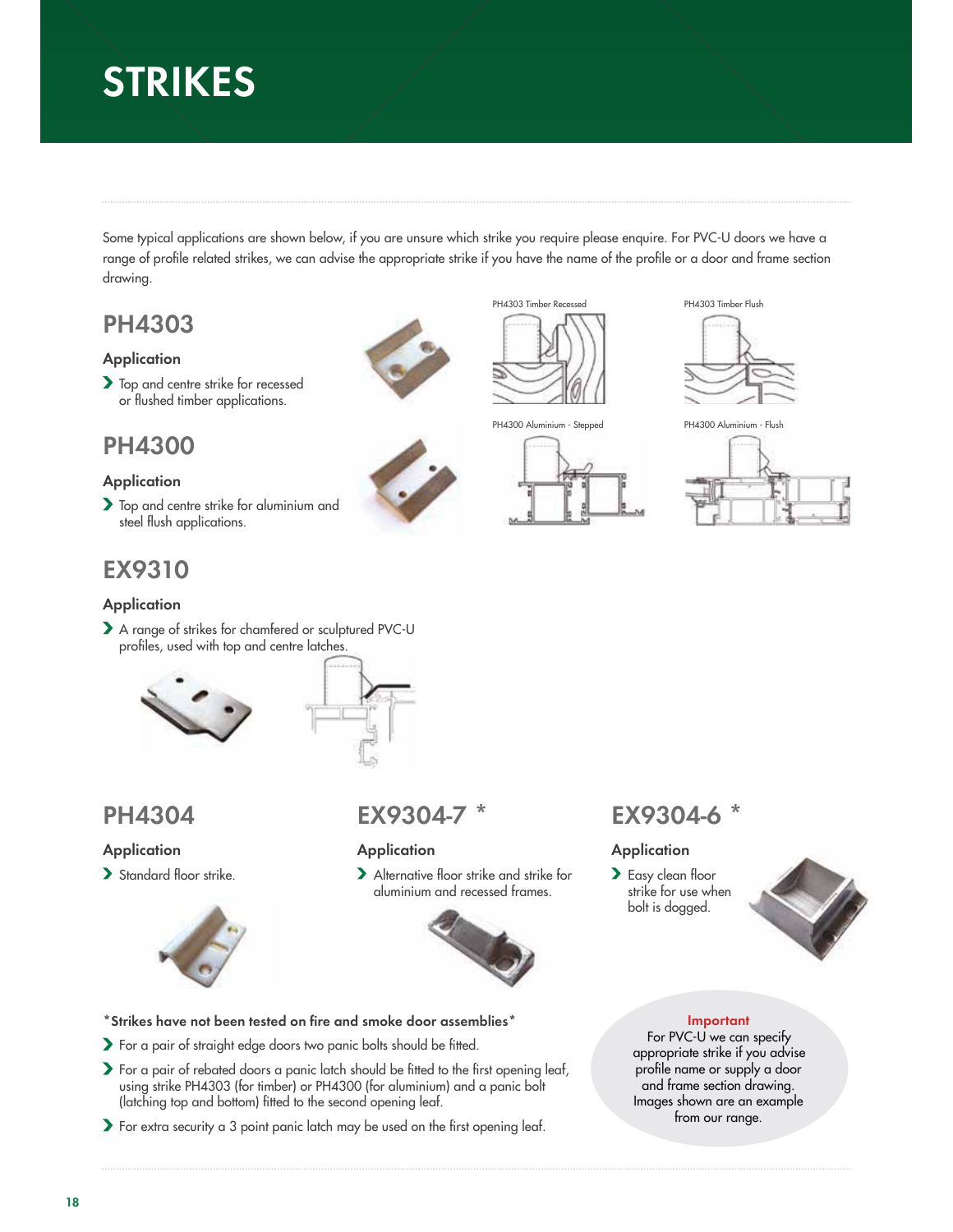# **ELECTRIC STRIKES**

## **ELECTRIC STRIKES FOR RIM-TYPE PANIC EXIT DEVICES**

- Suitable for use with single point Push bar, Push pad and Touch bar devices.
- 8-14V ac/dc, 24v ac/dc available depending on which is chosen.
- Black, Grey and White RAL Finishes.
- Satin stainless steel finish SSSP (44).

## **PH52122 - Fail Secure**

- > Limited Release. Latch is released upon electrical impulse and when power is discontinued the locking function is automatically restored.
- Voltage: 8-14 V ac/dc.
- Without passage lever.
- Reversible.
- Finishes: Black (RAL 9005), Grey (RAL 7040) and White (RAL 9010) and SSSP (44).

## **PH53120 - Fail Safe**

- > Limited Release. Latch is held in locked position continuously and when power is discontinued the latch will release. The locking function is restored when power is applied.
- Voltage: 12V dc.
- Without passage lever.
- Reversible.
- Finishes: Black (RAL 9005), Grey (RAL 7040) and White (RAL 9010) and SSSP (44).



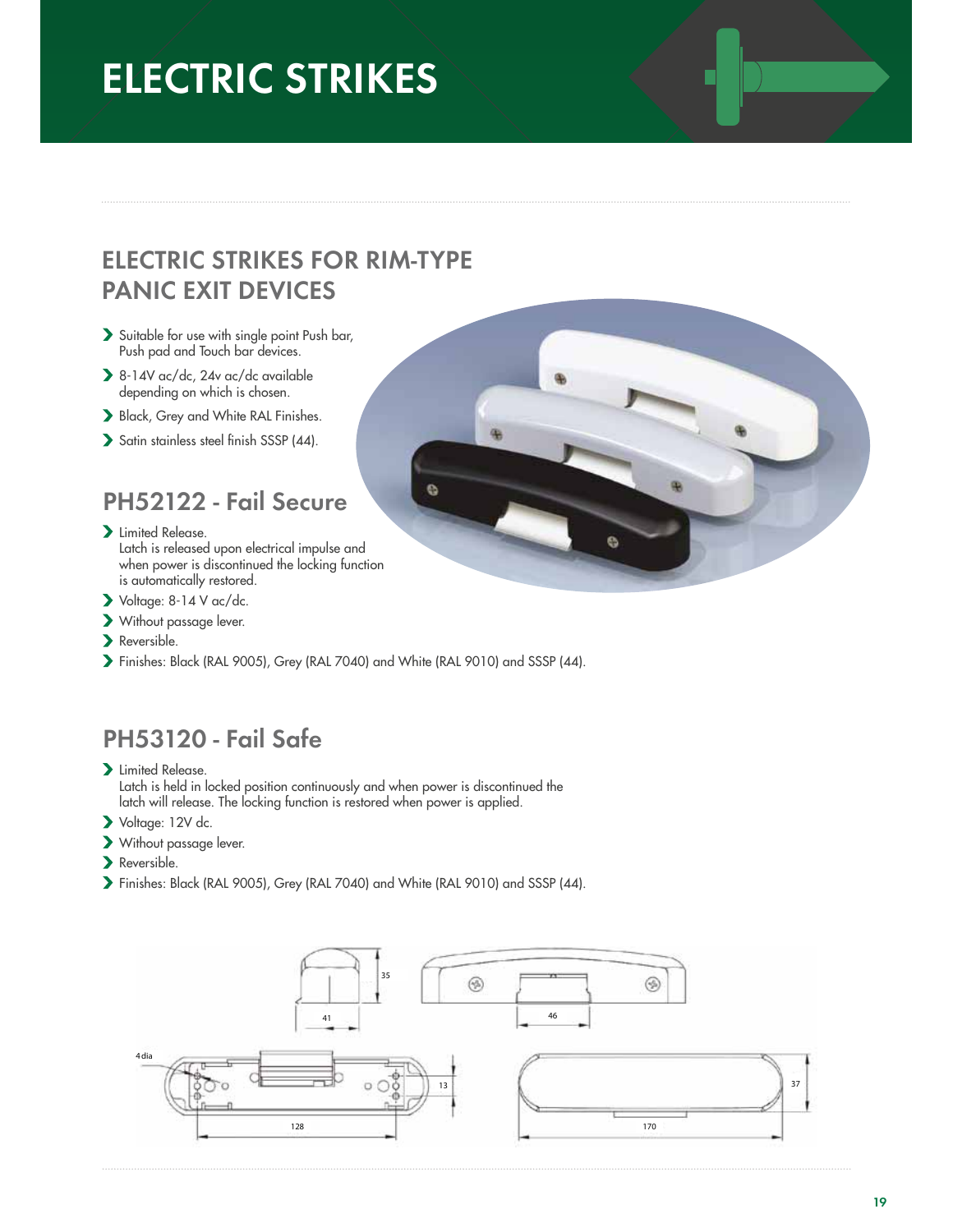# **STRAND ANTIPANIC DOOR APPLICATIONS**



Double Door - Rebated Edge





Single Door



**PH356** PH356

¢٤

 $\left| \rule{0pt}{10pt}\right.$ 

 $\blacksquare$ 

Single Door Bolt

**P3** P3



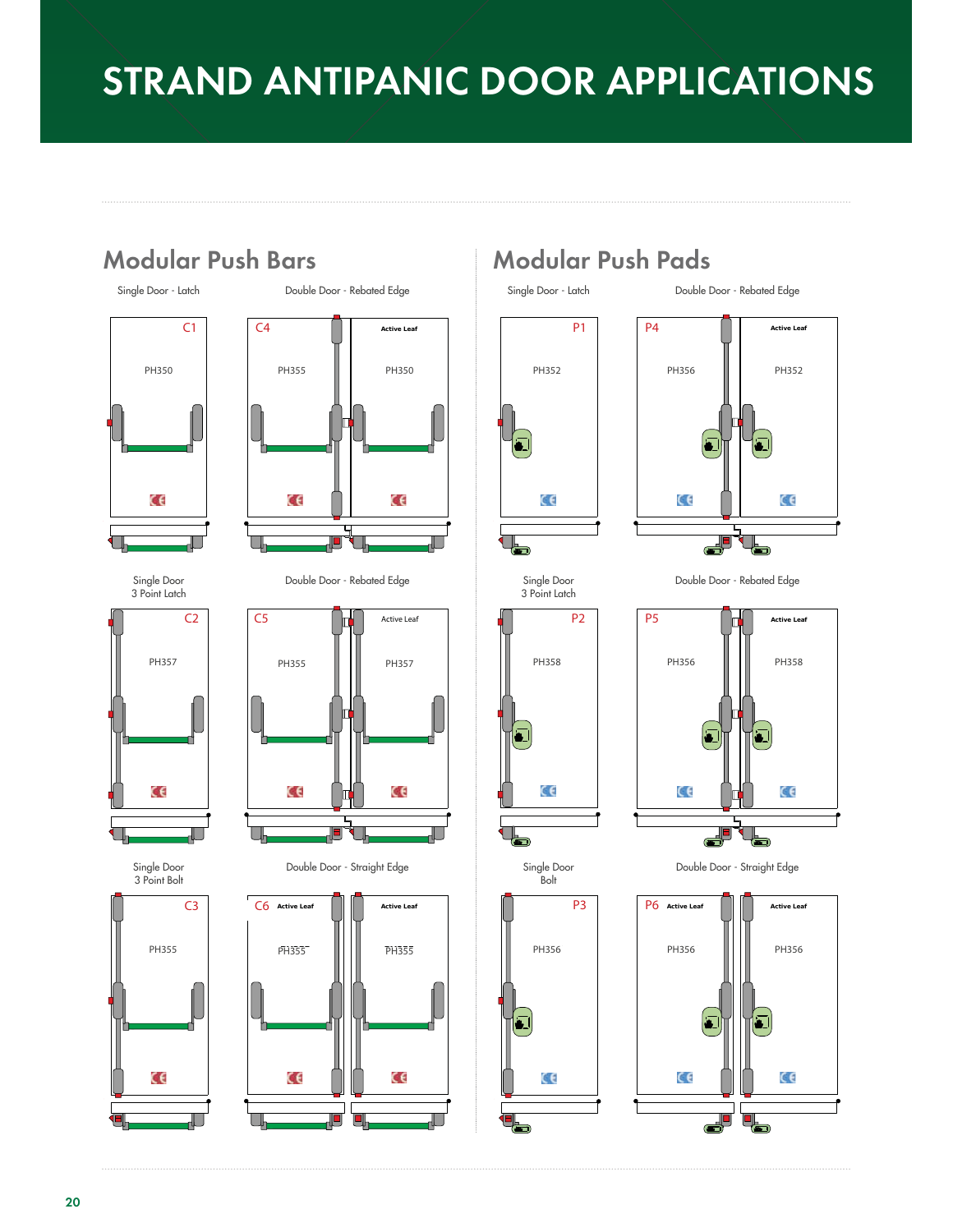



Single Door 3 Point Latch



Single Door Bolt

PHT55

C€

T3









## **Touch Bars Motorised Touch Bar**

Double Door - Rebated Edge





Single Door 3 Point Latch M2 PHTM7 C€

Single Door Bolt

PHTM5

C€

M3

Double Door - Rebated Edge Double Door - Rebated Edge



Double Door - Straight Edge **Straight Edge Edge Edge Straight Edge** Boor - Straight Edge Door - Straight Edge

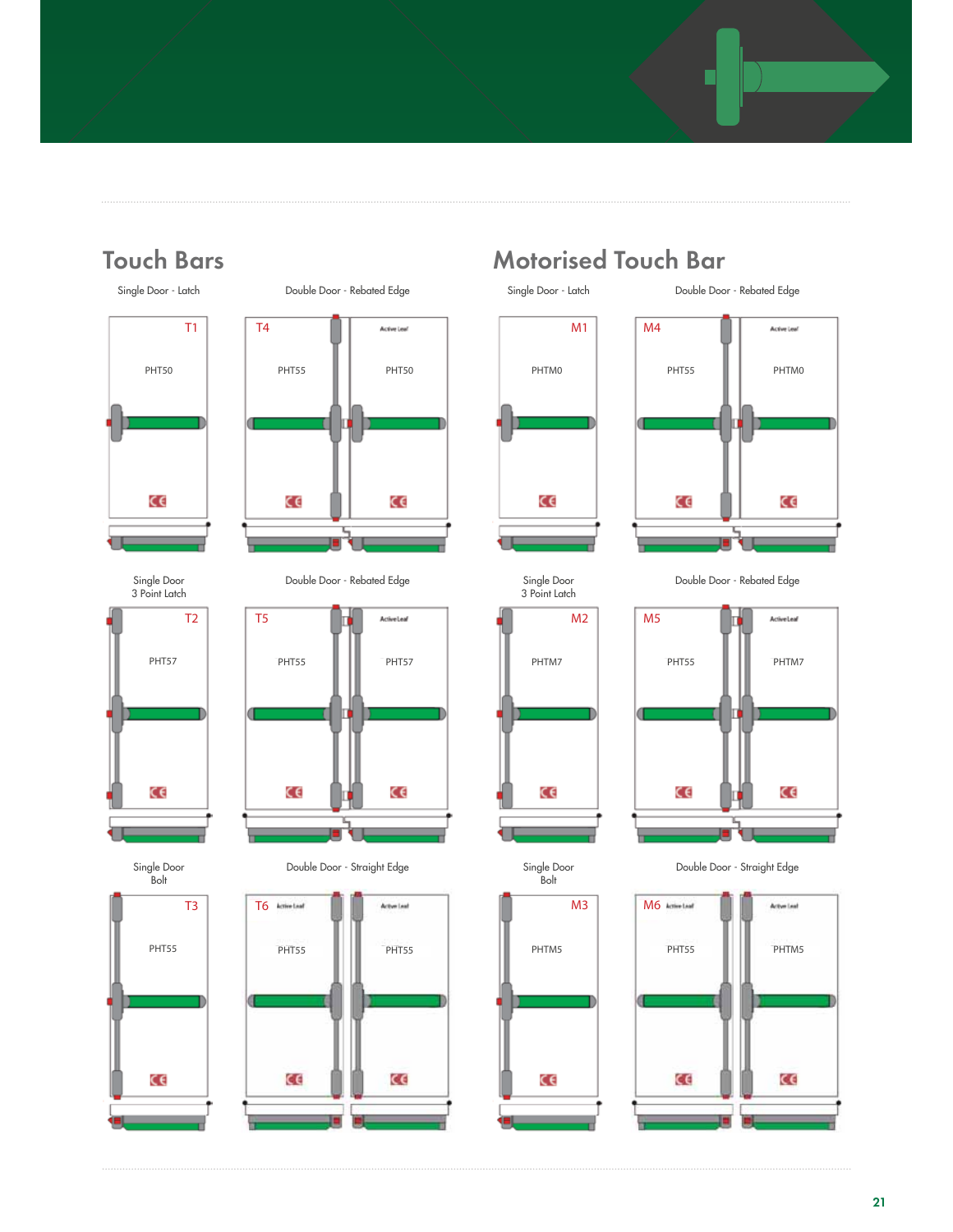# **FREQUENTLY ASKED QUESTIONS**



## **WHAT IS THE DIFFERENCE BETWEEN EMERGENCY AND PANIC EXIT DEVICES?**

Pushpad emergency exit hardware is suitable for premises where people are familiar with the exits and the hardware, and a panic situation is unlikely to develop such as offices and work places where general public are not present.

Crossarm panic exit devices can be used in any type of building such as hotels, schools, retail outlets, and hospitals etc where there is high public traffic and people are unfamiliar with the surroundings.

## **WHAT IS MEANT BY THE TERM DOGGING?**

A dogging facility is a means of holding the latch bolts retracted to permit free passage through the door until released when the door is then secured. The legislation BS EN1125 specifies that for fire/smoke door assemblies the panic device shall not include any form of dogging mechanism. Therefore such devices can only be used on escape doors.

## **WHICH STANDARDS APPLY TO ESCAPE HARDWARE?**

BS EN 1125 applies to panic exit hardware operated by a horizontal bar such as our cross bar modular and touch bar range.

BS EN179 applies to emergency exit devices operated by lever handles or push pads such as our push pad modular range.



All the devices of Emergency Exit Hardware (with push pad) have been tested and certified to: EN 179:2008 (Classification: 3-7-7-B-1-4-4-2-B-A)



All Panic Hardware devices (with full width touch bar) have been tested and certified to EN1125:2008 (Classification 3-7-7-B-1-4-2-2-B-A)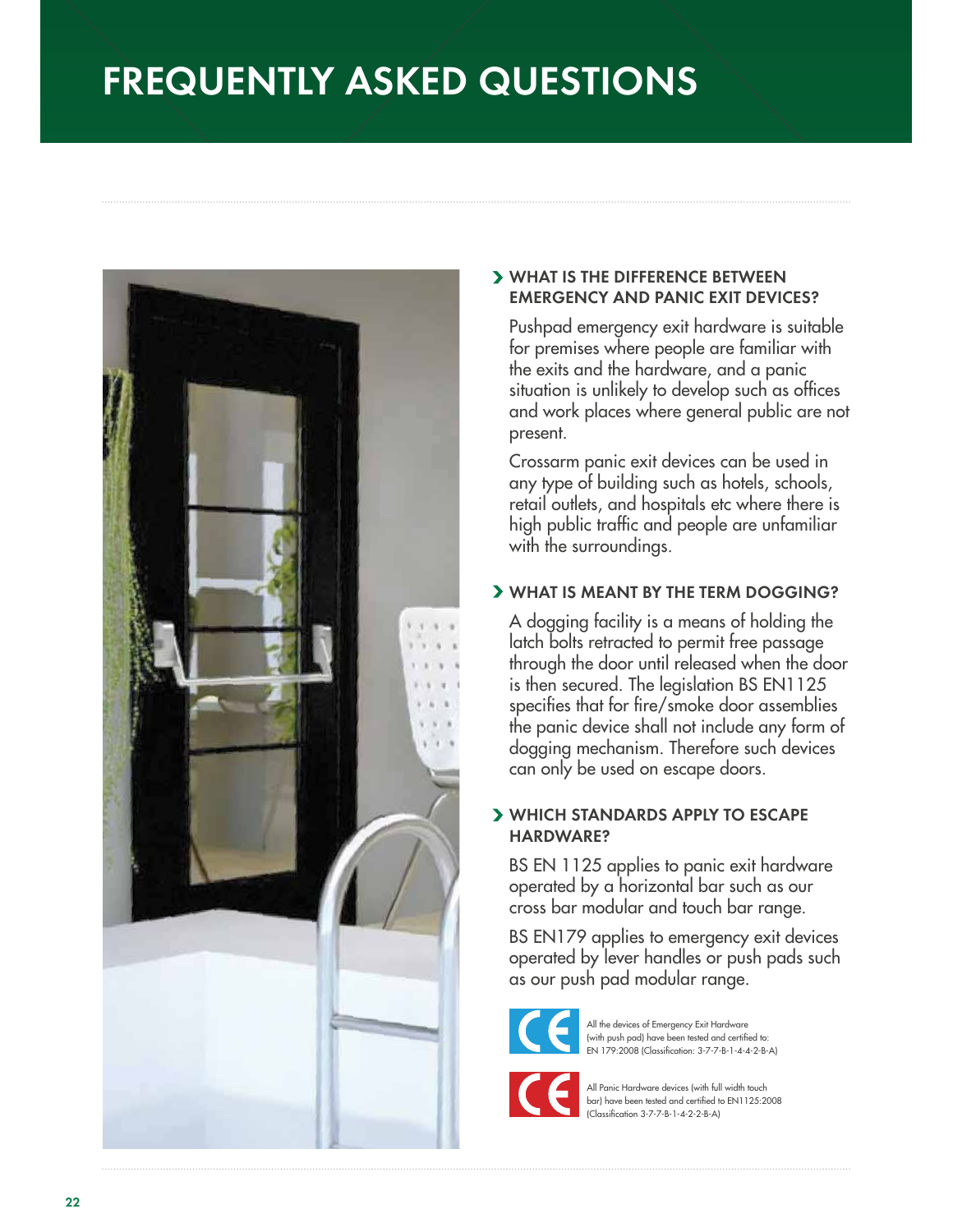## **CAN I MAKE A 3 POINT ESCAPE DEVICE INTO A 2 POINT DEVICE?**

Yes, to do this you need to blank off the middle latch bolt with the blanking plate provided with the product.

## **HOW CAN I GAIN ACCESS FROM THE OUTSIDE TO A DOOR FITTED WITH ESCAPE HARDWARE?**

For our modular and touch bar range you can use one of the following OAD (Outside Access Devices); PH361 with lever handle, PH371 with knob handle, ES500 digital lock or PH381 electronic device.

## **CAN I HAVE AN OUTSIDE ACCESS DEVICE WHERE YOU HAVE TO USE A KEY TO GAIN ENTRY FROM THE OUTSIDE EACH TIME?**

Yes, you need to specify the key retaining version, as with all OADs escape is always possible from the inside.

## **CAN I LINK MY PANIC HARDWARE TO ELECTRONIC ACCESS CONTROL?**

Yes, you would need to specify the motorised touch bar, or the PH381 electronic outside access device used in conjunction with our internal escape hardware.

## **CAN YOU USE PRODUCTS FROM DIFFERENT MANUFACTURERS WITH OUR ESCAPE DEVICES?**

The current EN standards do not permit the mixing of different manufactures escape hardware products. For example an outside access device from one manufacturer cannot be used with an internal escape device from a different manufacturer.

## **WHAT TYPE OF CYLINDER DOES THE OUTSIDE ACCESS DEVICE TAKE/USE?**

40mm overall standard half euro cylinder.

## **WHICH STRIKER DO I NEED?**

Strikers are available to suit timber, metal and PVCu doors. To specify the correct striker for PVCu we will need to know the name of profile or will require a profile drawing.

Typical applications are shown on pages 18 of this catalogue. If you are still unsure and require further assistance please do not hesitate to contact us.

## **WHICH DEVICE DO I NEED TO SUIT MY APPLICATION?**

Please refer to the Strand Antipanic door applications shown on pages 20 and 21. If you are still unsure and require further assistance please do not hesitate to contact us.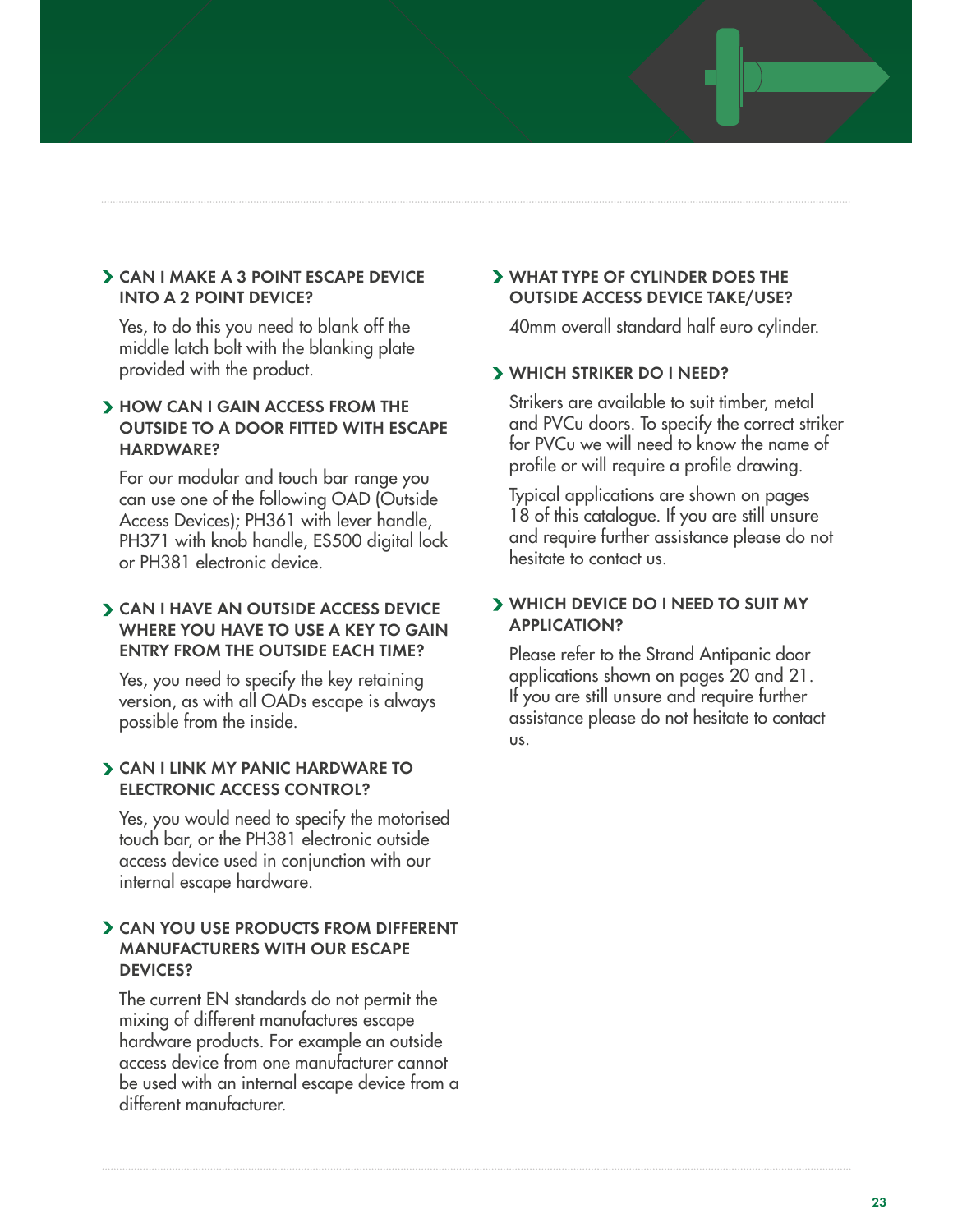

An innovative and unique line, the D-FINE range of panic exit devices are constructed entirely out of 316 stainless steel, including all internal and external components. This guarantees maximum functionality and a long lifetime even under the most extreme weather and atmospheric conditions. These devices are salt spray tested to 800 hours.

Versatility, style and functionality all in a single product.

## **THE ONLY PANIC DEVICE ENTIRELY MANUFACTURED IN STAINLESS STEEL GRADE 316.**

Stainless steel is well established as a corrosion resistant material for many items used in buildings and in particular equipment in swimming pools, Spas and Leisure centres.

Grade 316 stainless steel has the highest corrosion resistance and is typically specified for equipment in pool areas, coastal locations and other corrosive environments.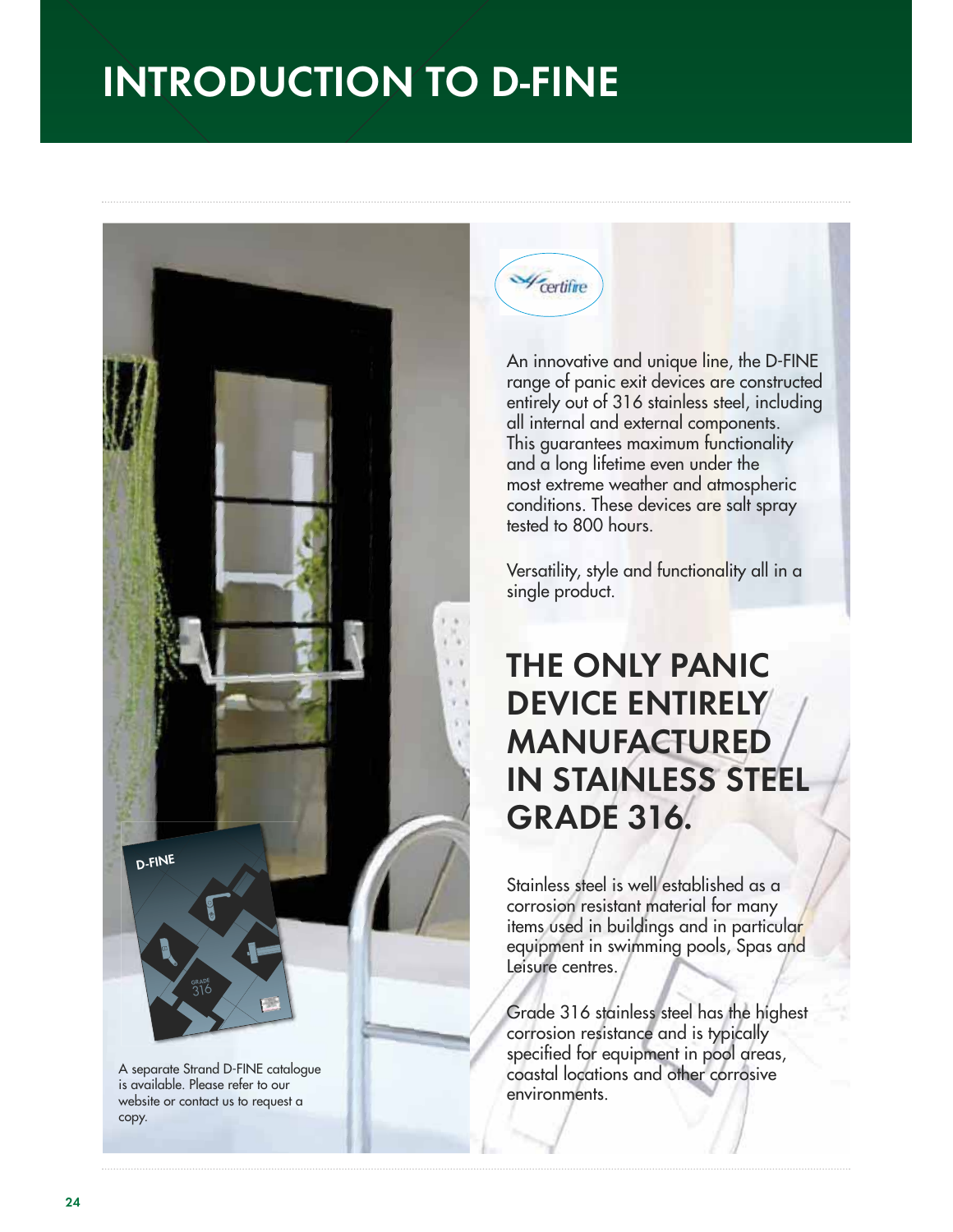# **ADDITIONAL RANGES**